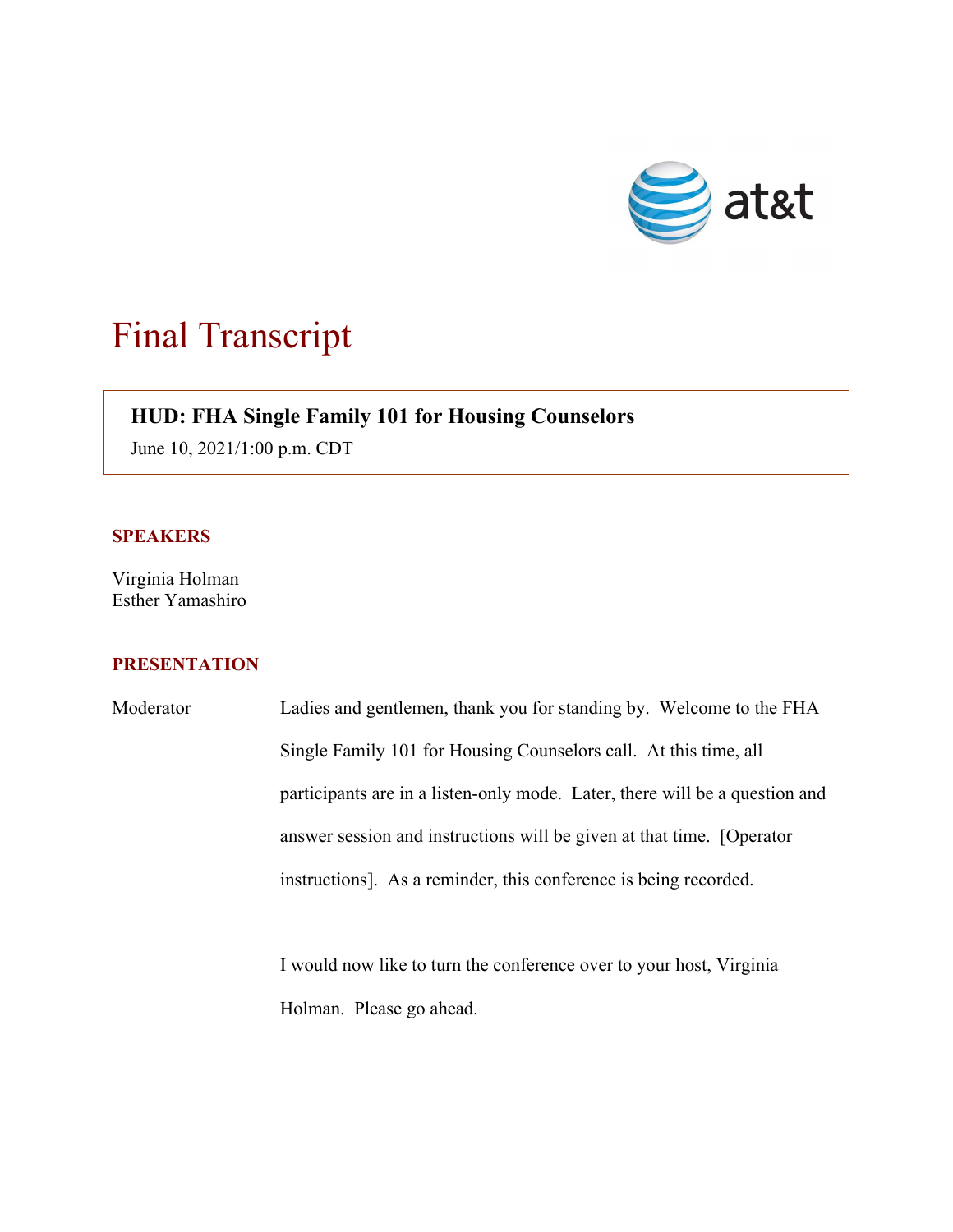Virginia Thank you very much. Welcome, everybody, to today's webinar to bring you up to date on FHA policies and procedures. As we see, homeownership bumping up, it becomes even more important for you to be current on the policies.

> But before we start with the actual presentation, I'd like to go over some logistics. As the operator [audio skipping] a playback number along with a PowerPoint and a written transcript on HUD exchange. And this will be posted in about a week. It will be under the Training Webinar section. I did send out the PowerPoint this morning to everybody who had registered. They're also available in the Handout section in the control panel on the right hand side of your screen. You just need to click on the document name and the download will start.

Next slide. Because of the large number that we have, we will probably not be opening the lines for Q&A. But should we decide to do that, the operator will give you instructions on how to ask your questions or make your comments. There are some other ways we want you to ask your questions because they're very important to us. Again, the control panel on the right hand side of your screen has a box labeled Questions. If you just type your question in, we have staff that are monitoring those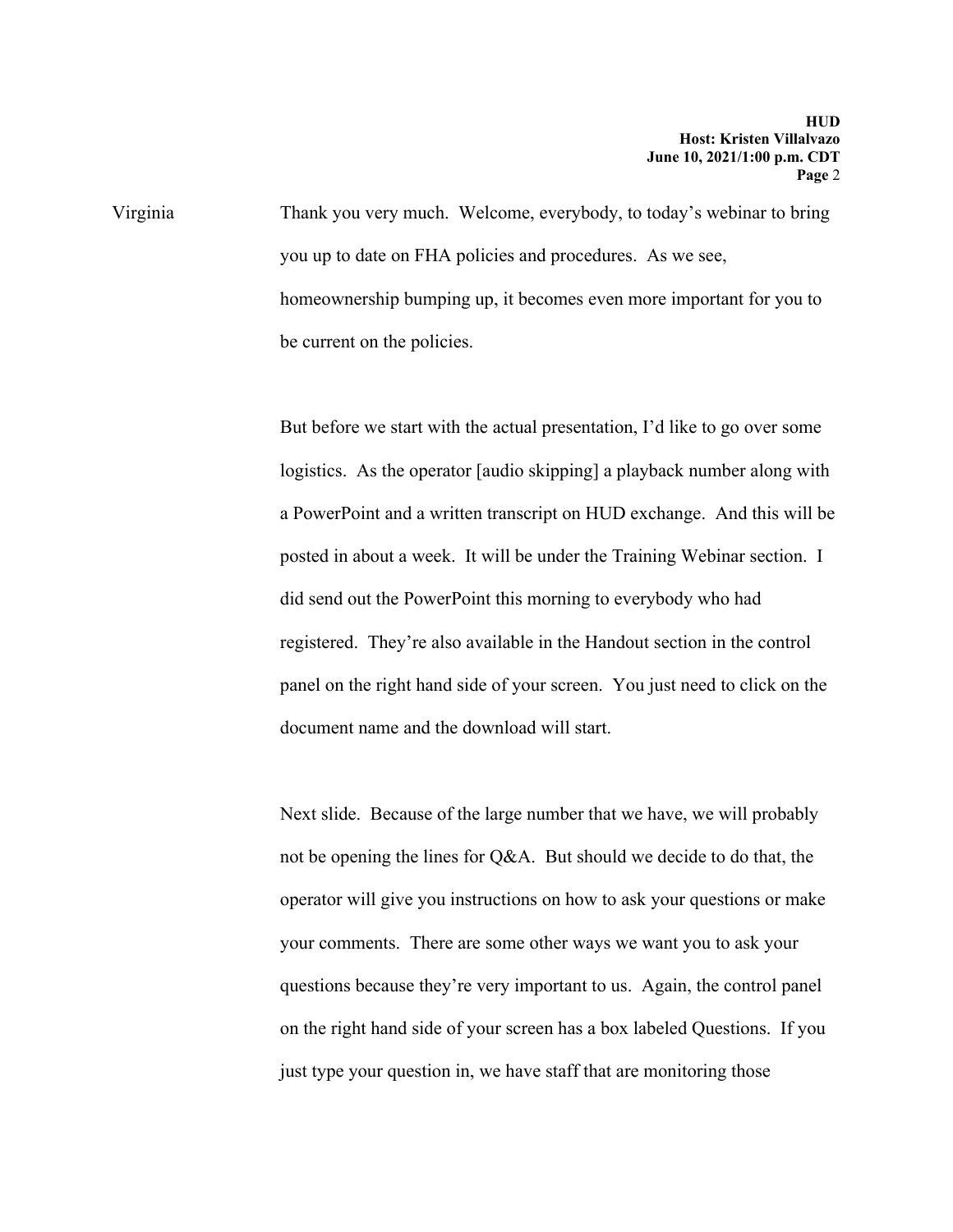questions. You can ask of the webinar and actually any time in the future if you have a question or comment on this webinar or anything else, you can send that to **housing.counseling@hud.gov** and put the topic in the subject line so we can get it to the right person.

If you logged on to the webinar, you're going to receive a certificate of training from gotowebinar within about 48 hours. You're going to need to print it out and save it for your records. But unless you actually logged on to the webinar, you will not get that certificate.

One of the features on HUD exchange that we keep reminding people about is our training digest, which comes out weekly, usually on Monday's, and it's going to give you all the latest training that has been scheduled both by OHC and by our partners, so it's important for you to keep up with that. Most of that training is free, or if it's by some of our grantees, then you would get a scholarship, but that's an important site to bookmark and look at on a regular basis.

I'd like to turn it over to Jerry Mayer, the director of the Office of Outreach & Capacity Building in LHC. Jerry.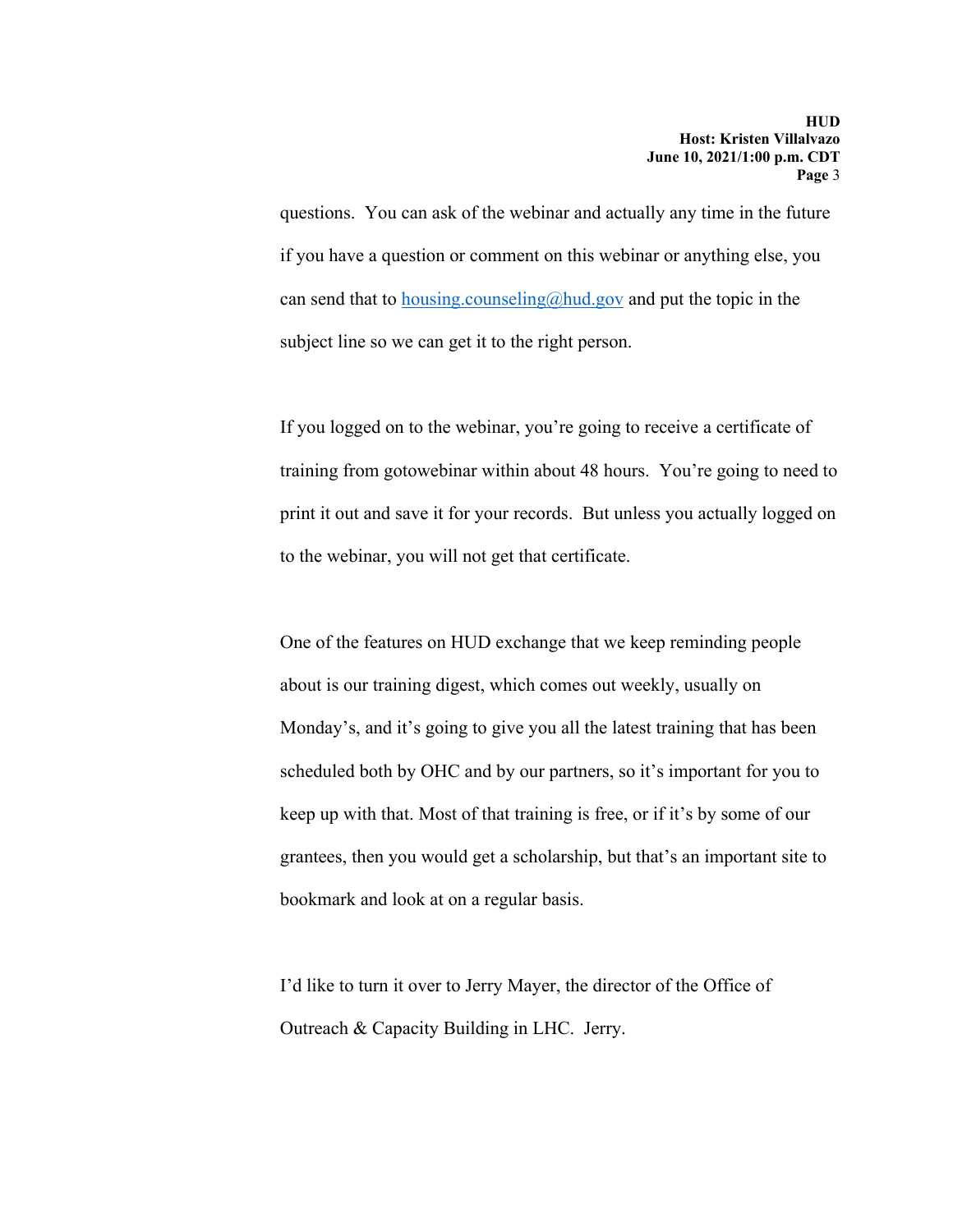Jerry Thank you, Ginger. Welcome, everybody, to those National Homeownership month presentation for housing counselors on FHA insured mortgage programs. FHA insured mortgages are great options for first time homebuyers and we hope today's presentation will help housing counselors learn more so they can in turn provide great advice to our HUD clients.

> I want to thank Esther Yamashiro for bringing us this important information. Esther is a housing program officer from HUD's Office of Single Family Housing, and she is a nationally-recognized expert in FHA insured mortgage programs, and we're very grateful that she is with us today. And especially thank you to all the housing counselors who are joining us to learn more.

So now, without further ado, I'd like to turn the mic over to Esther.

Esther Thank you Jerry. Good morning or good afternoon, depending on your location.

> As Jerry stated, my name is Esther Yamashiro, the housing program officer, and I'm in the Santa Ana Homeownership Center, which is located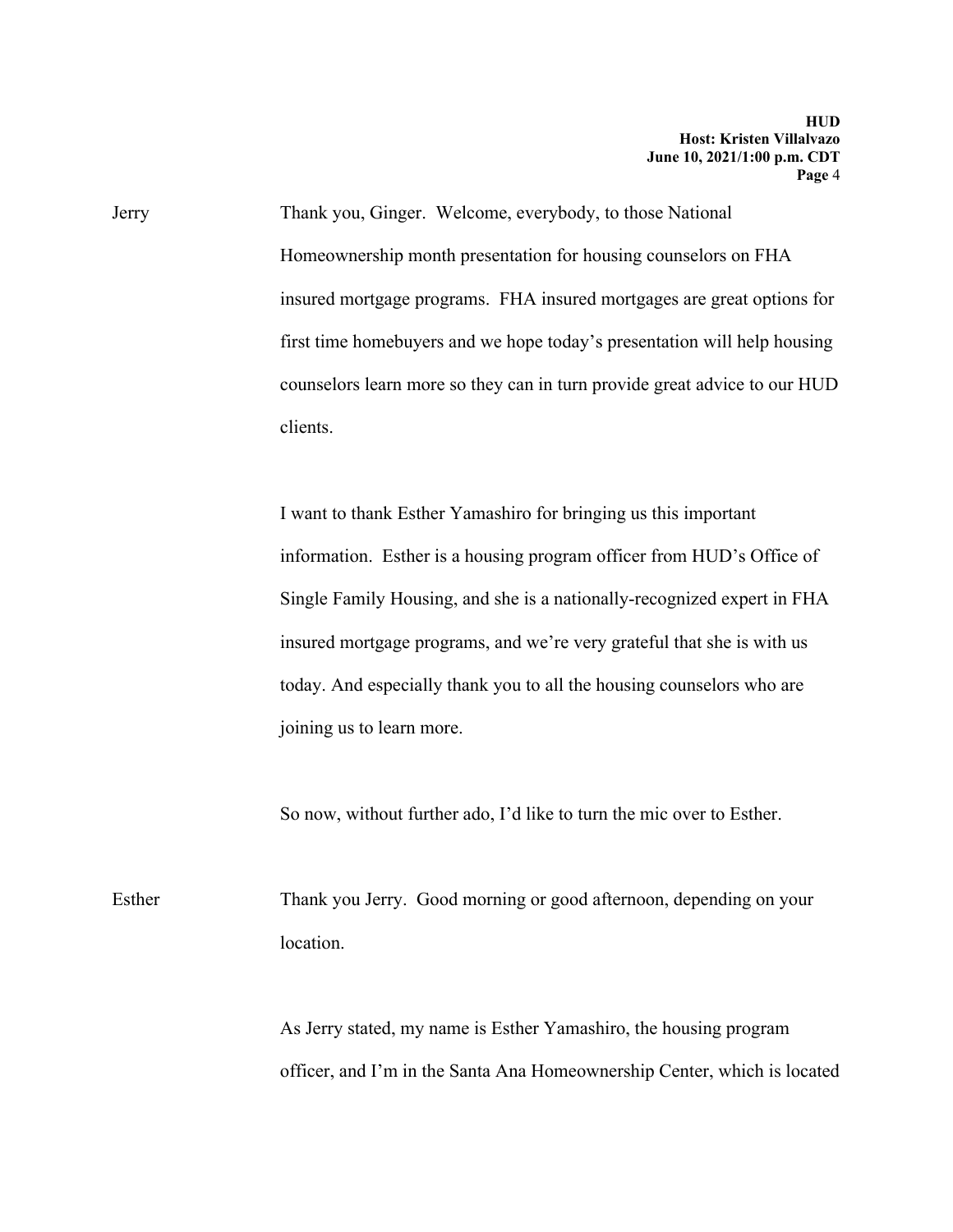in Santa Ana, California. On behalf of the Homeownership Center and the Office of Single Family Housing, I'd like to thank the Office of Housing Counseling for this opportunity to speak to you about single families during National Homeownership Month.

I'm going to be covering a lot of information. You may find some of it familiar, especially if you work with the diverse mortgaged loans. There will be ample time after the formal presentation for questions, so let's jump in.

So what is FHA? Well, the Federal Housing Administration, or FHA, is basically an insurance company. Granted, it's one of the largest mortgage insurers in the world. But still, at its heart, an insurance company.

Since its creation in 1934, FHA has insured over 50 million home mortgages and currently insures over 8 million homeowners. In FY2020, almost 680,000 purchase loans endorsed by FHA were to first time homebuyers.

When FHA was created in 1934, the national housing market was flat on its back. Only four out of ten households owned their homes. The typical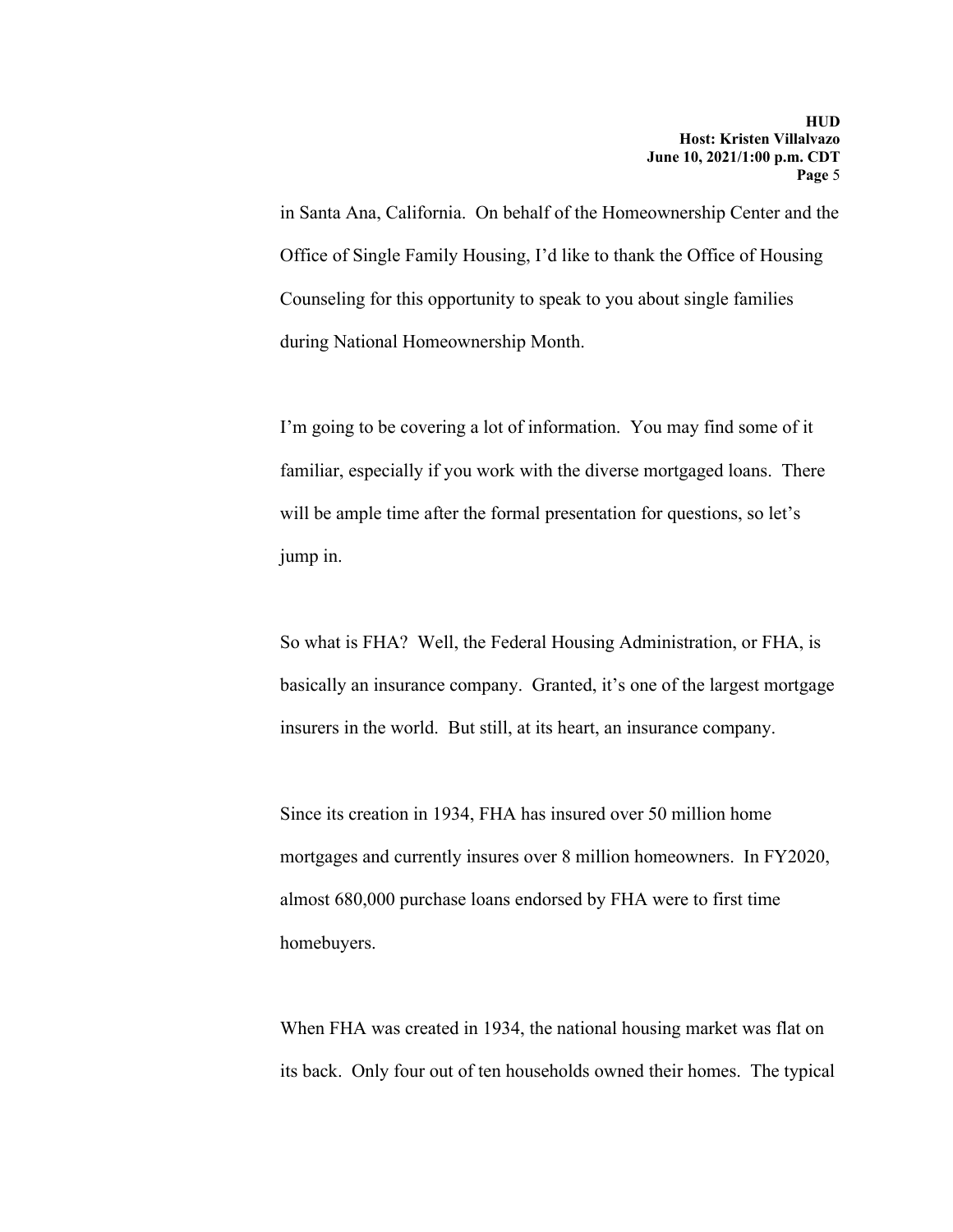mortgage term was 50% down with a three or five year term, and a balloon payment at the end of that. Think about that in relation to the current cost of housing today. Pretty daunting to say the least.

While today's focus is single family housing, in addition to single family and the Office of Housing Counseling, FHA oversees 12,000 multifamily properties, more than 3700 resident care facilities, and over 100 hospitals. FHA's combined portfolio in unpaid principal balances is over \$1.3 trillion. That's trillion with a T.

What you may not know is that FHA is the only government agency that primarily operates from its self-generated income. We collect mortgage insurance premiums from borrowers via lenders and services, and use this income to fund our operations for the benefit of our community by insuring lenders against potential losses due to foreclosure.

Next slide. So, why FHA? For those of you who may not be familiar with FHA's programs, let's take a look at why homeowners may want or need an FHA insured mortgage. FHA is known for its flexible qualifying – no minimum FICO score requirement and minimal down payment requirement. We also allow secondary financing and gifts. FHA also has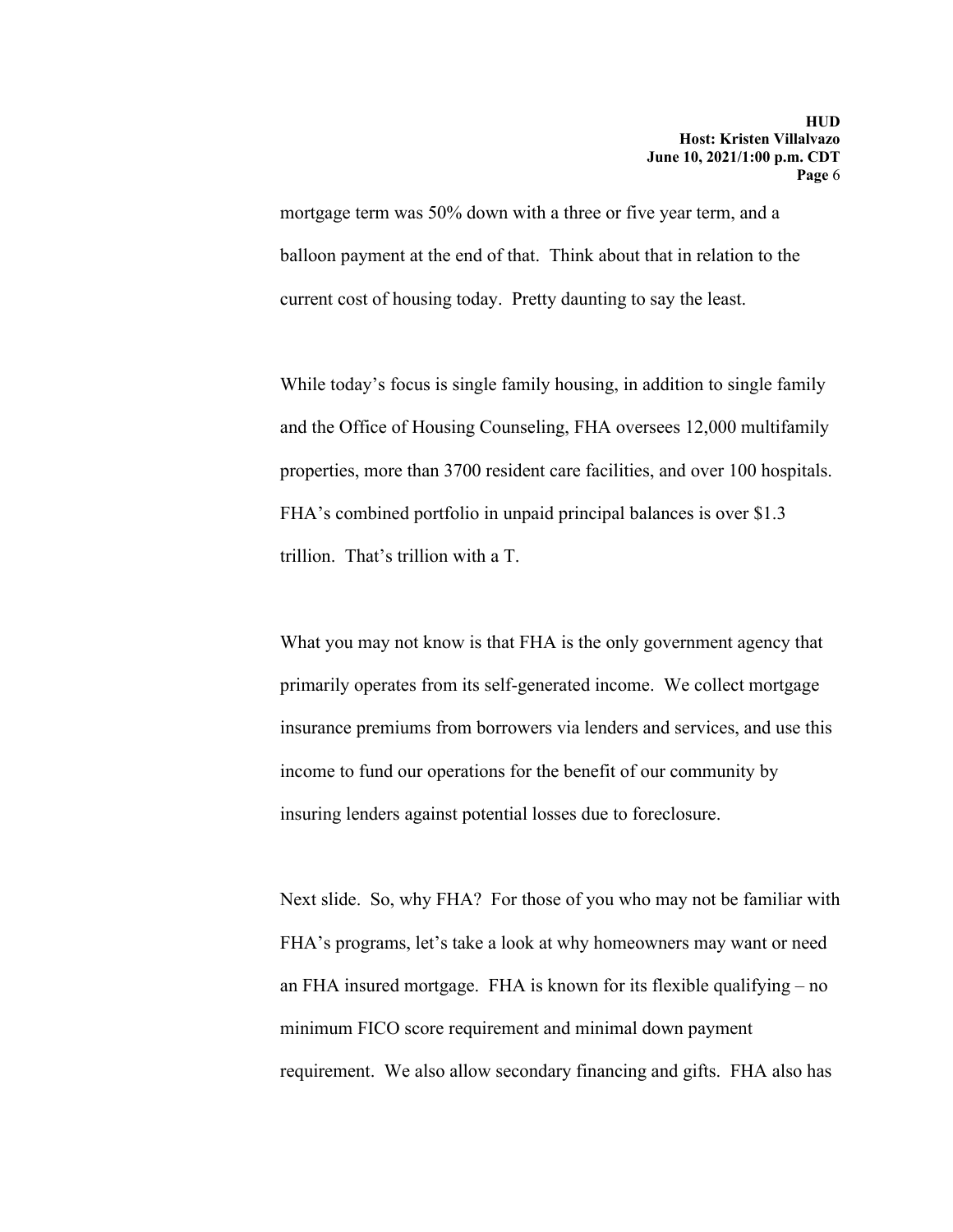property improvement, energy efficient and disaster recovery mortgage programs. [Indiscernible] mortgage loans are fully assumable, which may be an advantage down the road when rates eventually rise. I personally endorsed several loans under 3% in recent months. And, FHA's reverse mortgage or home equity conversion mortgage are beloved [indiscernible]. We'll cover all this in more detail in future slides.

Next slide. In addition to the policymaking that's done in headquarters, Single Family is administered in the field through four homeownership centers or HOC's located throughout the country. This chart shows the location of each HOC and the geographic areas they cover. These homeownership centers oversee endorsement, post-closing [indiscernible] control, lender monitoring, appraisal condominium and non-profit reviews, as well as real estate loan marketing and management oversight. The appropriate HOC is determined by the location of the subject property.

On the next few slides, we'll take a look at what kind of loans Single Family does, property and transaction types. Next slide.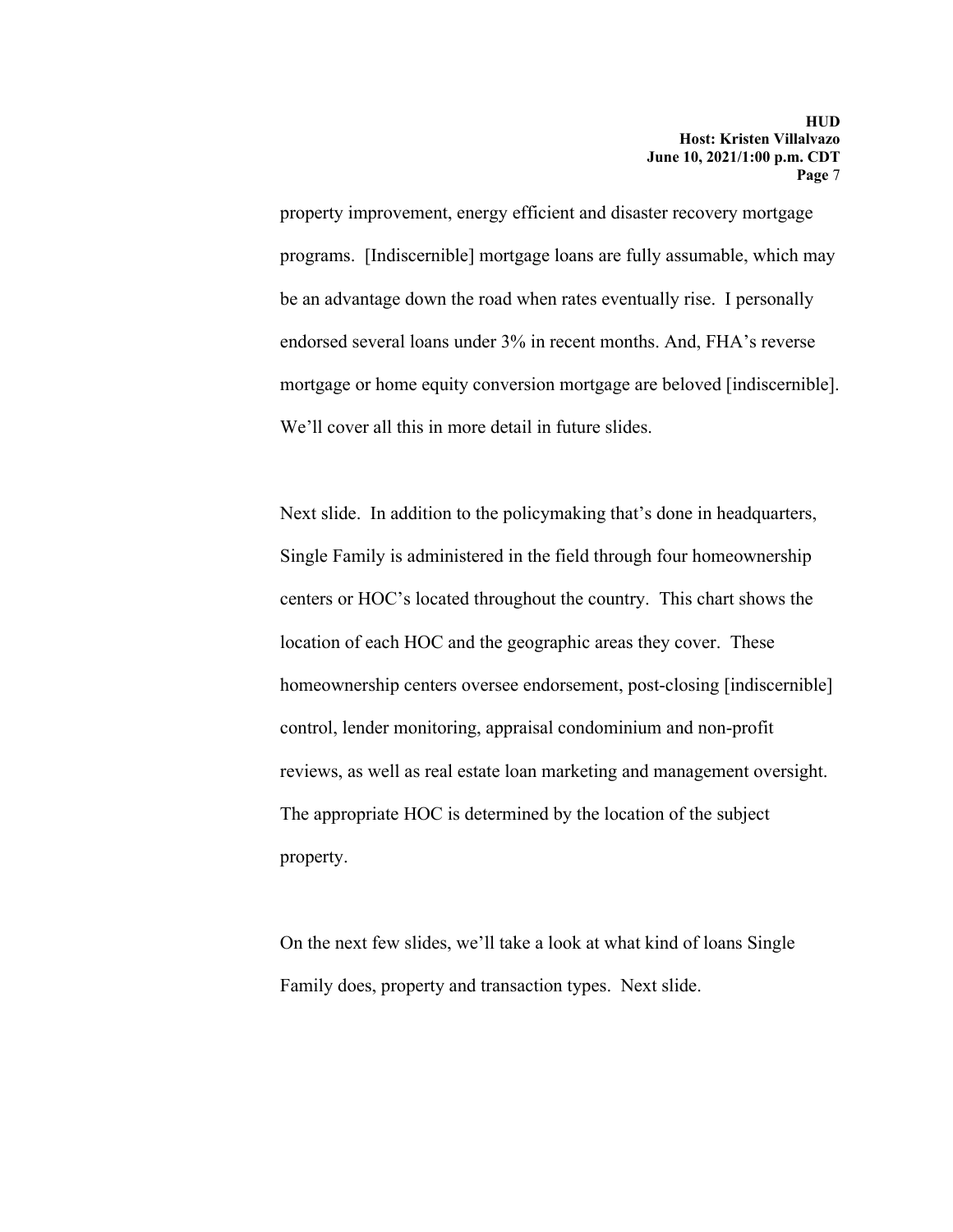So what qualifies as single family? Well, as its name implies, single family covers residential properties. Single family dwellings, plan unit development, condominiums, 2-4 units, and manufactured housing built prior to June 15, 1976. Condominium projects must be approved or individual units may be eligible under the single unit approval process.

Lenders must also be approved to do business with FHA, which requires completion of a test they take before being designated an unconditional direct endorsement lender. In keeping with our mission to create strong, sustainable, inclusive communities, our primary focus is, of course, owner occupied principal residences.

Second home loans may be made, but must be reviewed and receive approval by the jurisdictional HOC. Specific eligibility criteria must be met with regards to second homes. This loan is not intended for vacation home purposes. We also do a number of non-owner occupied loans to government entities and approved non-profit organizations in connection with their affordable housing programs.

Next slide. Our portfolio of loan programs looks like this: [indiscernible] mortgages. I guess you could call this our bread and butter product. We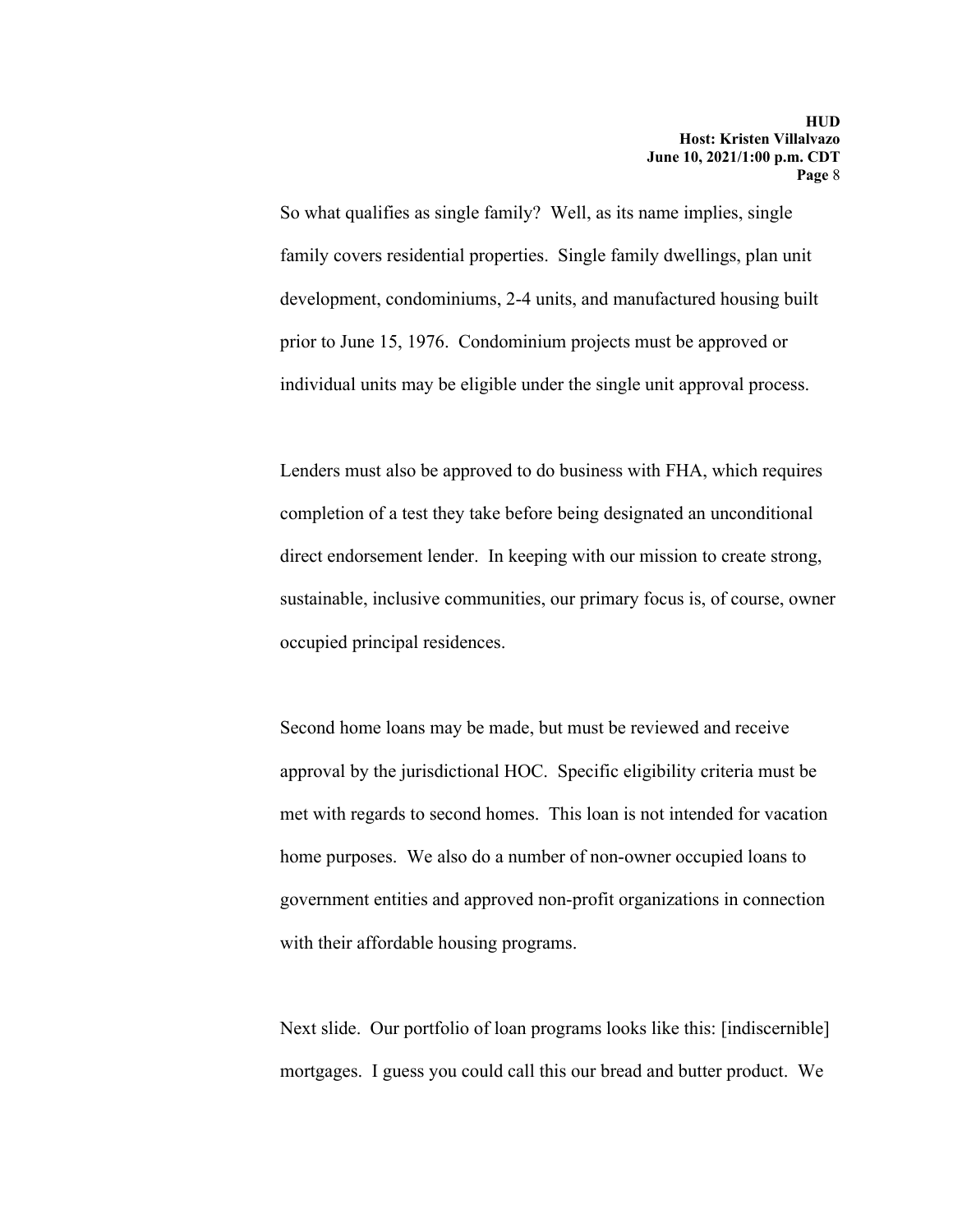do purchases, refinances, property improvement and disaster loans. We also have a program for Hawaiian homeland and for properties on Indian lands.

Of course, HECM's, where Single Family and the Office of Housing Counseling primarily intersect. There is a separate test case for lenders who wish to participate in the HECM program.

We also have a Title 1 loan for home improvement and [indiscernible] loan for manufactured house. Title 1 is not handled by the HOC but out of an office in New York. Lenders must be specifically approved to participate in the Title 1 program.

Next slide.

Virginia Esther, I'm sorry to interrupt, but can you speak up just a little bit? The audience is having a hard time hearing you.

Esther Okay.

Virginia Thank you.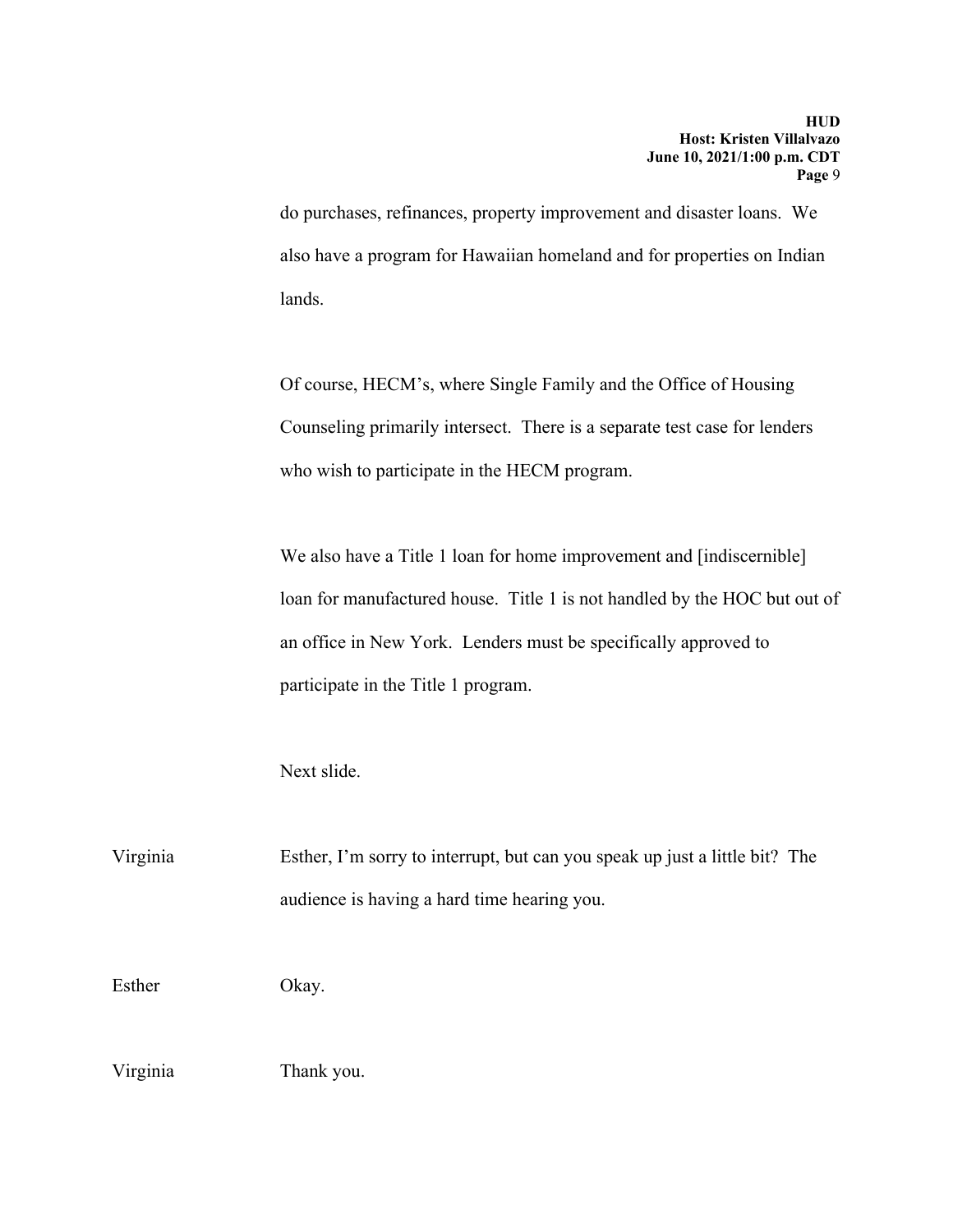Esther So you want to purchase a house? Here are some features of our Forward purchase book mortgage. One of the most significant is lower FICO score requirements. A 580 FICO score will allow a down payment of as little as 3.5%. We will go as low as 500 FICO with a 10% minimum down payment. Conventional mortgages are typically looking for 680 minimum FICO score and 5% or 10% down, depending on that FICO score.

> We allow eligible secondary financing for down payment, closing and prepaid costs. We also allow gifts for 100% of the down payment, closing and prepaid costs. Borrowers may actually get into a home without their own funds. Amazing.

Next slide. On the refinance side, our rate and term refinance will go to 97.75% LTV. We have a simple refinance for existing FHA loans also to 97.75% LTV. We'll go cash out to 80%.

Our streamlined refinance program is also for existing FHA loans. The streamlined refinance requires less documentation than a rate and term or simple refinance, and the majority of borrowers do not have to credit qualify. A satisfactory mortgage payment history is required.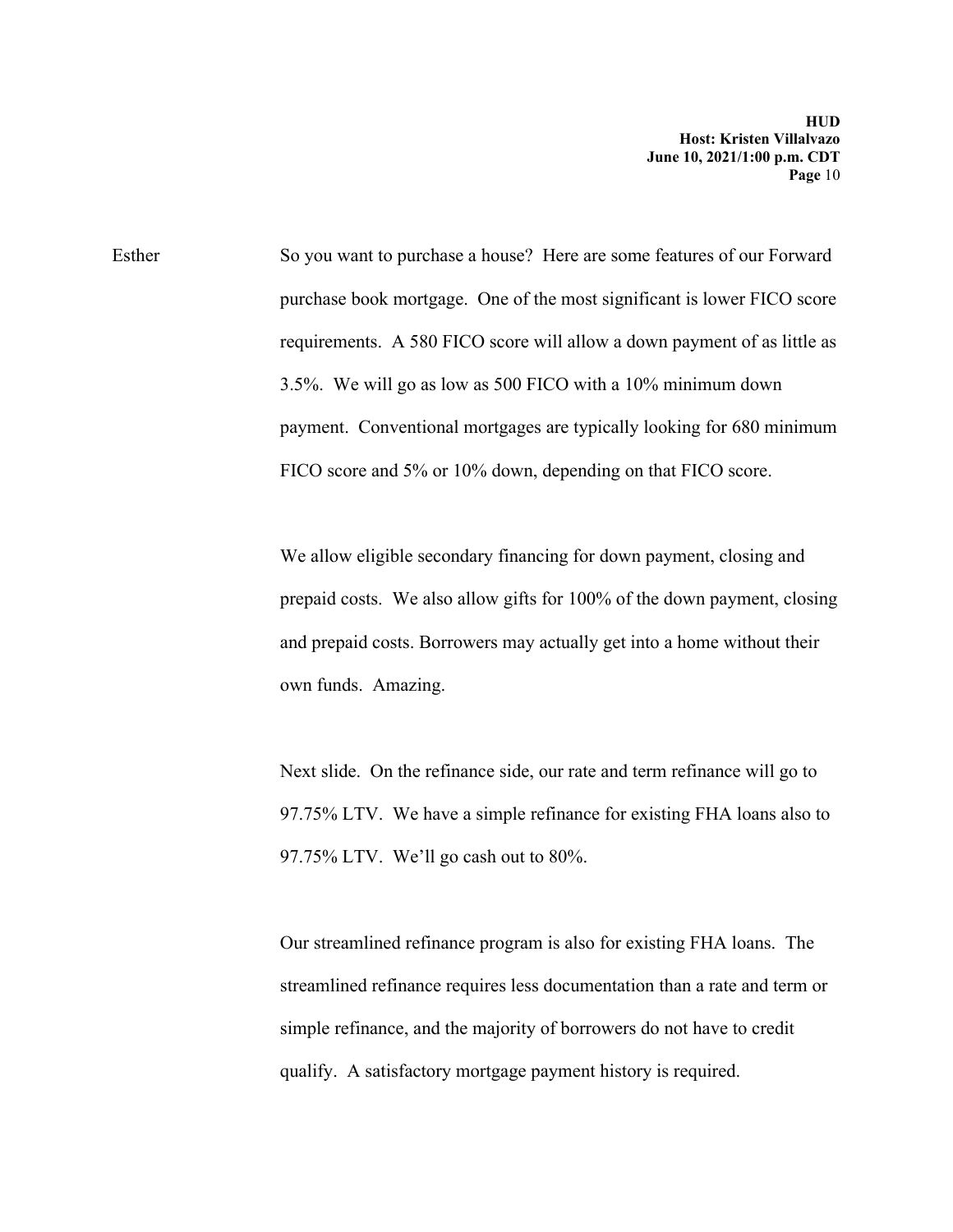Next slide. So, on the repair, rehab and remodel front, we have our 203K loan. There are two types of 203K loans. First, the limited program, which allows up to \$35,000 in minor, non-structural repairs. Examples of common limited work: kitchen remodels, painting, new carpet. Remember, these are non-structural items.

Our standard program is a minimum of \$5,000 in repairs up to raising the current structure to the foundation and putting up a new one. I reviewed a loan early in my career with the Homeownership Center in which the borrower purchased a single family which was, for lack of a better word, trashed. Graffiti all over the walls; bare concrete floors. It was dark, dingy and hideous. The borrower had it raised to the foundation and put up four units in its place. It is likely they will never have to make their own mortgage payment with the rents they receive. What a great opportunity that was.

The standard program requires a consultant who oversees the work. A standard K will cover structural alterations, modernization, health and safety issues. One thing it won't cover is putting in a new pool, but it will cover the costs of repairing an existing pool.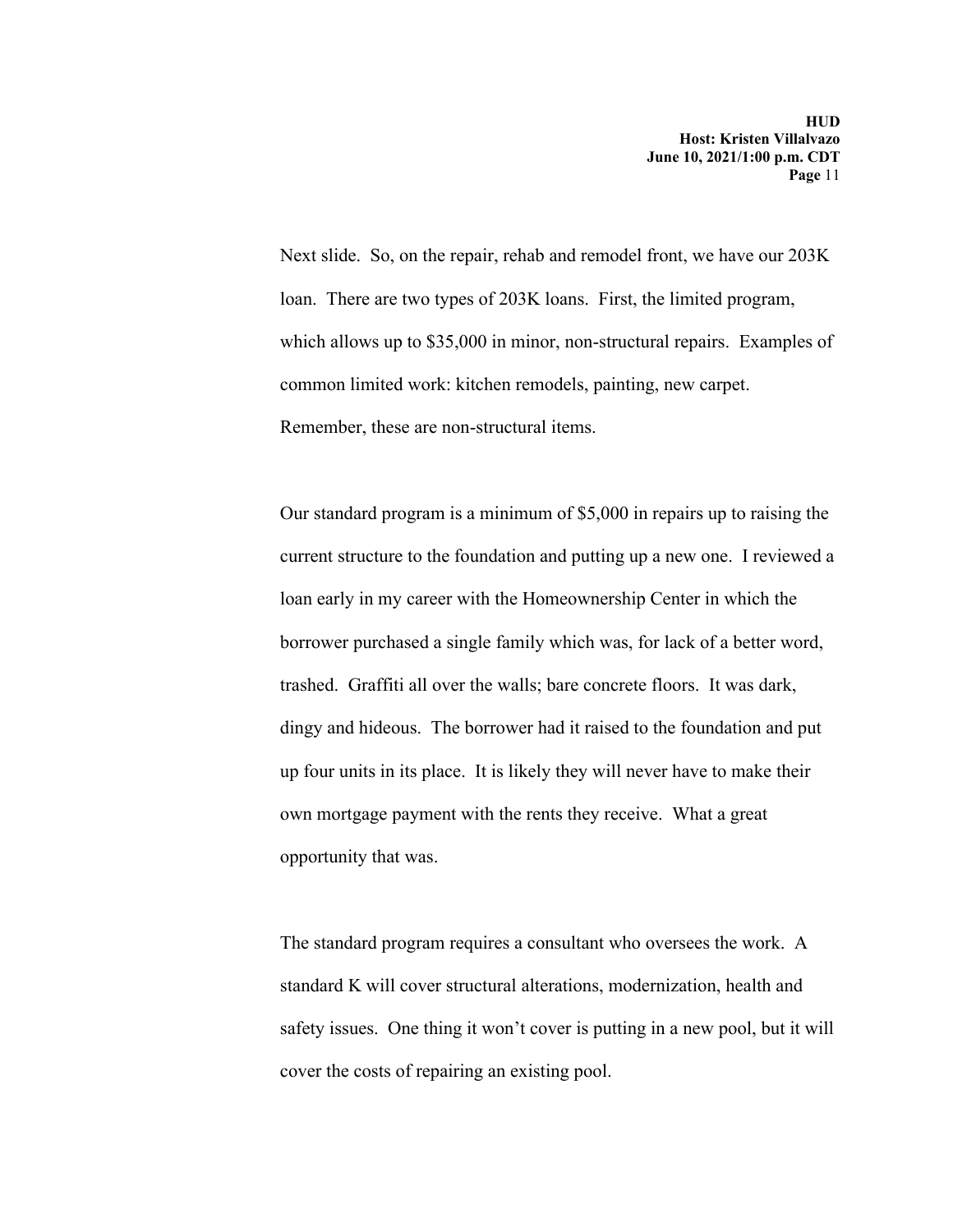Next is our energy efficient mortgage or EEM, which allows the financing of energy efficient upgrades to the loan, both purchase and refinance. An energy rater is required on this one. The energy rate will go through the property and provide a list and cost estimate of all the potential energy upgrades to the property along with the potential savings. The borrower then decides which ones they want to include.

The program allows for debt to income flexibilities due to the energy efficiencies. The lower cost of energies, utilizes, translate to more income, which can be devoted to the mortgage payment. An EEM can be used in conjunction with the 203K loan.

Finally, we have our weatherization program which covers minor repairs completed within 30 days of closing. Thermostats and insulations are some examples of weatherization items.

All the programs on this slide allow the costs of the repair, rehab or remodel to be financed into the loan and can be done at the time of purchase or subsequent refinance.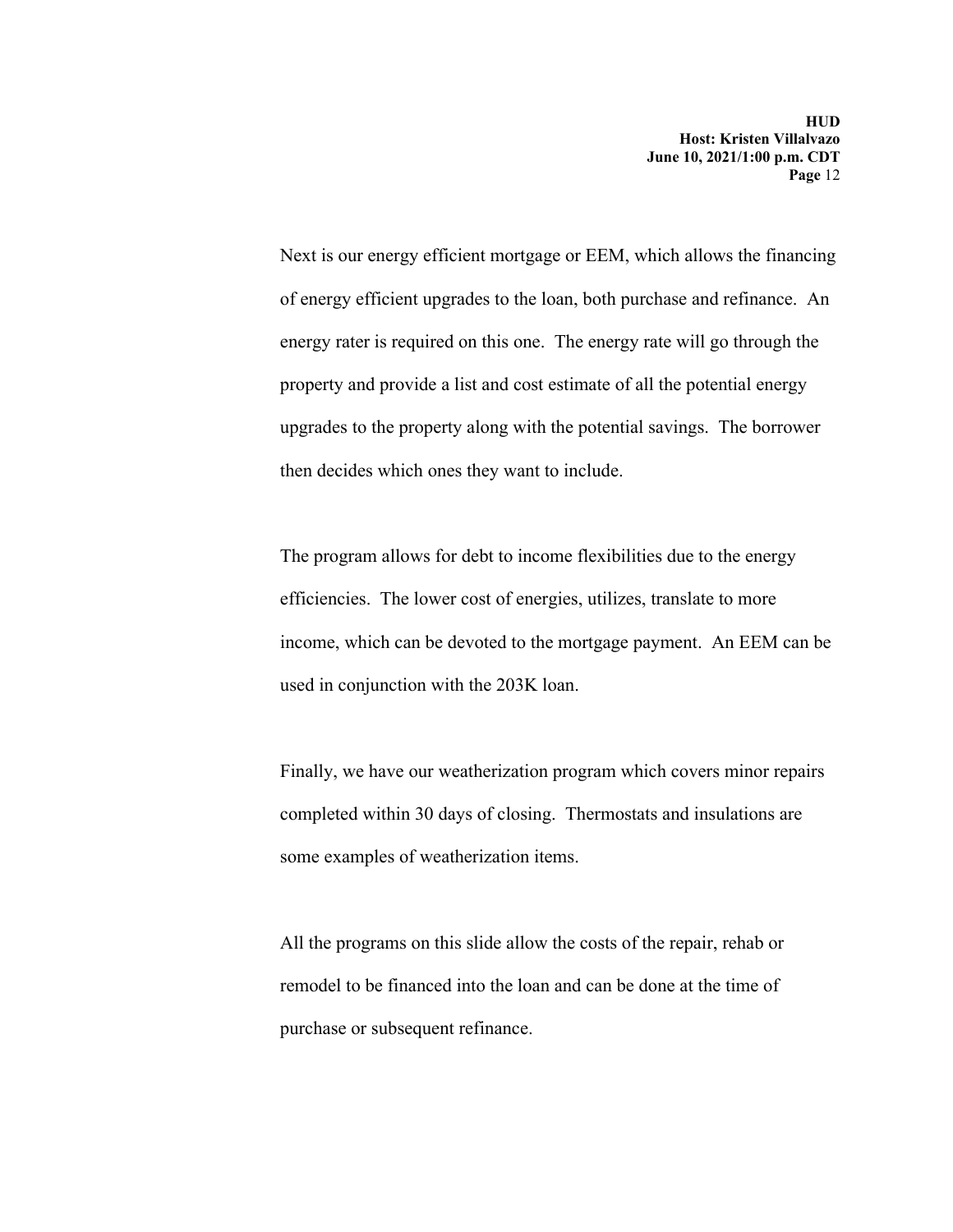Next slide. Did you know FHA had a disaster loan? It is a loan specifically designed to assist those impacted in presidentially-declared major disaster areas or PDMDA's. There must be a presidential declaration which can be found on the FEMA website.

Some of the advantages of this program are: it allows relocation to anywhere in the US. The borrowers do not have to remain in the disaster area to use this program. Borrowers who are eligible are eligible for 100% financing and there are qualifying flexibilities. Let's face it, these folks have literally lost everything.

They're not required to already have had an FHA loan. In fact, they don't even have to have owned the home that they lost. They could be renters who lost their home due to the disaster and be eligible to use this program. They must apply for their new mortgage within one year of the disaster declaration.

Now there's no special approval required of the lender. For practical purposes, this program mirrors the 203B program, which is our Forward Mortgage program and is subject to UFMIP, annual MIP and maximum loan limits set by FHA.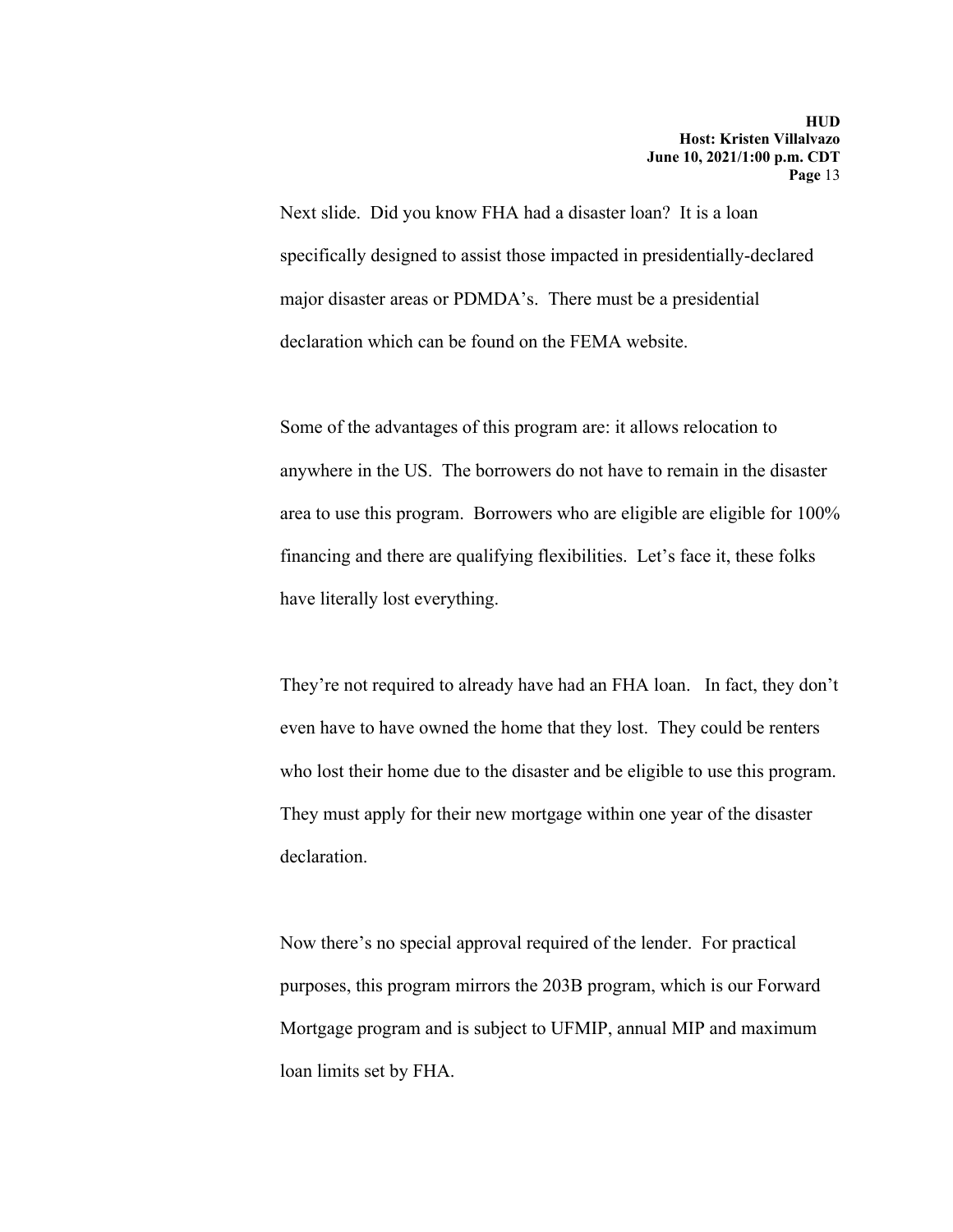Next slide. So remember when I said, we are at our heart an insurance company and insurance means premiums. So, here's the first one. The upfront mortgage insurance premium, commonly referred to as UFMIP on Forward mortgages is, for the most part, 1.75% of the base loan amount. There are a few exceptions. Hawaiian homelands can be as high as 3.8% depending on the term of the loan and if financed into the loan amount. And loans on Indian lands do not have an upfront premium.

Next slide. So on the previous slide I said most loans have an upfront premium, with a few exceptions. For the majority of loans that do, this is a quick look at calculating the UFMIP. The base loan amount cannot exceed the LTV limit for the program. The borrower may choose to pay the premium at closing instead of financing it in the loan amount. It's rare, but not unheard of. But the entire amount of the whole valid portion of the premium must either be financed or paid at close. It's all or nothing. Finally, the base loan amount cannot exceed the maximum loan limit published for the county.

Next slide. So in addition to the UFMIP, most borrowers will pay an annual premium which is collected monthly as part of their impound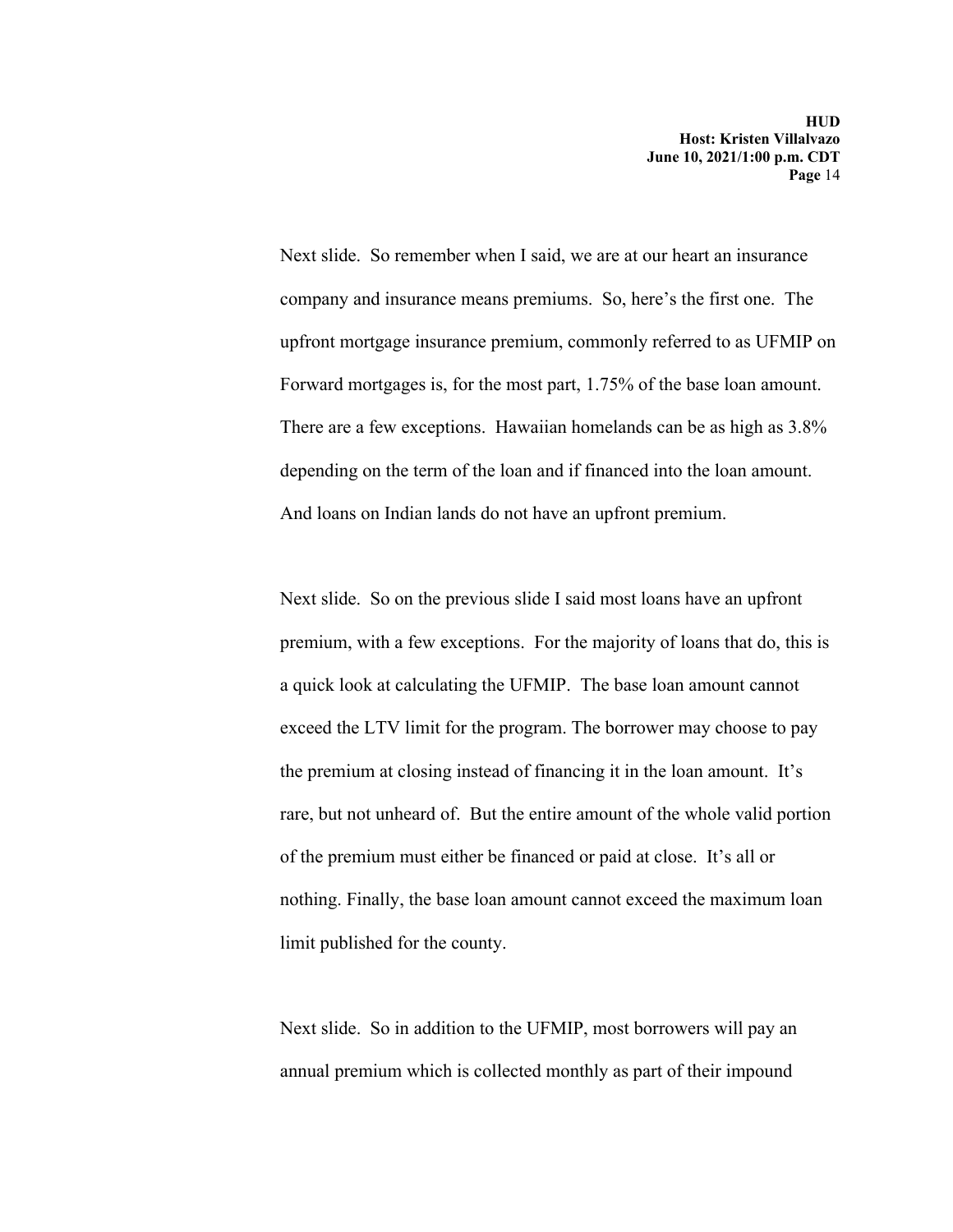account payment. The premium factor is dependent on several data points as shown on this table and the duration of the payment is non-negotiable. There is no way to remove the premium prior to the end of the prescribed duration period except by paying off the loan.

And Hawaiian homeland borrowers are exempt from the annual premium. But remember, they have that 3.8% UFMIP, so there's always a tradeoff.

Next slide. So that was Forward mortgages. Not we move into HECM's. So whether you perform HECM counseling or not, I'm sure most of you have heard of FHA's Home Equity Conversion Mortgage, at least in passing. The HECM program came out of the Reagan era and FHA began endorsing loans in 1989, the first being to Marjorie Mason of Fairway, Kansas through the James B. Nudder Company.

In FY2020, FHA endorsed 41,859 HECM loans totaling over \$16 billion in maximum claim amounts. It may interest you to know that the very first reverse mortgage was made in 1961. Of course, it was a private party loan. The banker wanted to help the widow of his high school coach stay in her home after her husband's passing. Doesn't that sound familiar?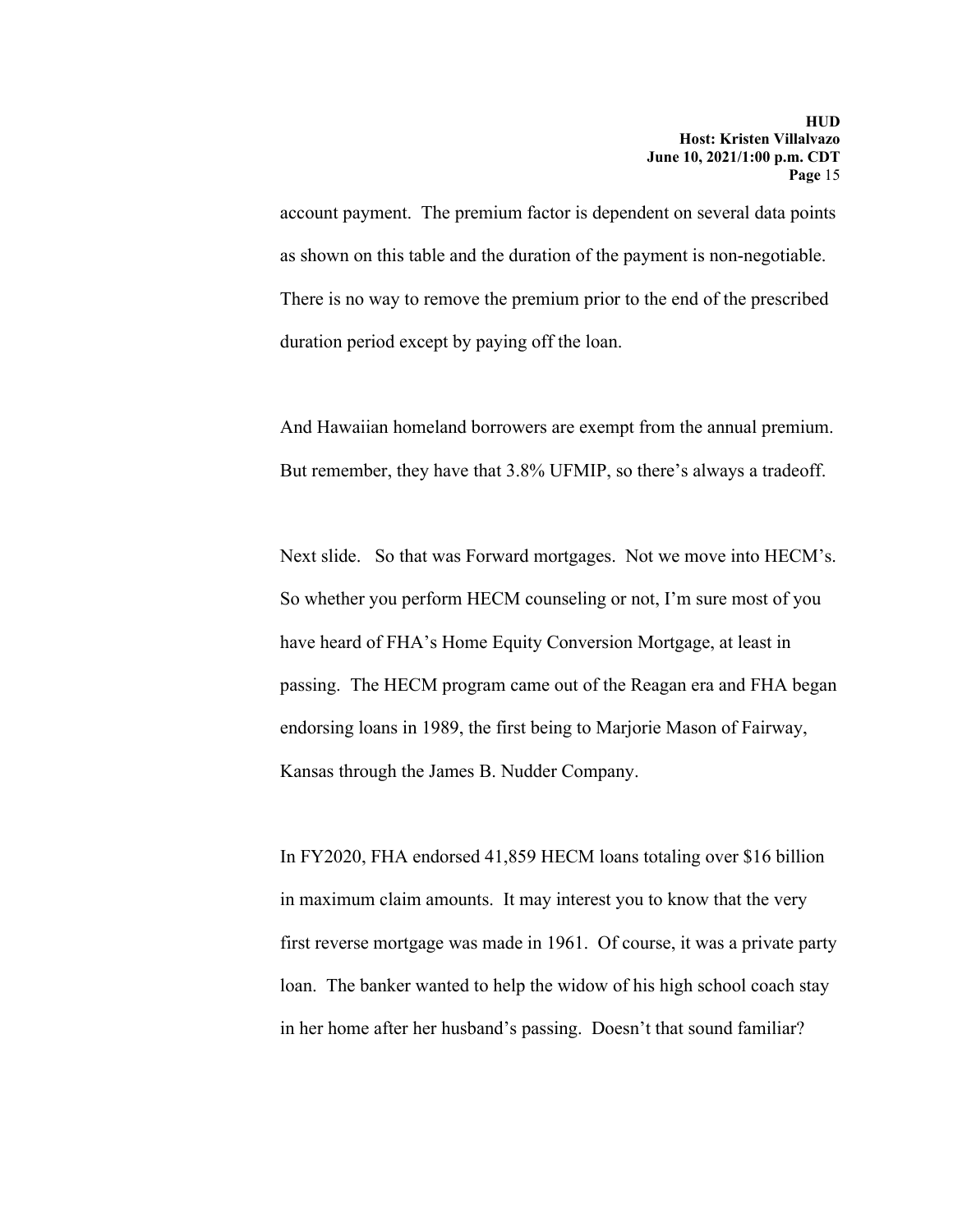So the basic eligibility criteria requires all borrowers must be 62 years of age or older. They must occupy the property as their primary residence and they must complete HECM counseling with a HUD approved housing counselor.

Next slide. Let me caveat that last statement about counseling. Almost all HECM loans require the borrower to be counseled by a HUD approved housing counselor. Non-borrower spouses, attorneys in fact, and conservators also require counseling. The only exception is in the case of HECM to HECM refinances. The borrower and loan must meet certain eligibility criteria in order to waive counseling.

Now, I just want to pause here for a quick minute and share that personally I am personally invested in the HECM program. I believe in it and I put my mother in one, actually. It afforded her a good life after my dad passed away.

Next slide. So why is counseling necessary? I've been asked this a lot. Why do HECM loans require counseling and other FHA loans do not?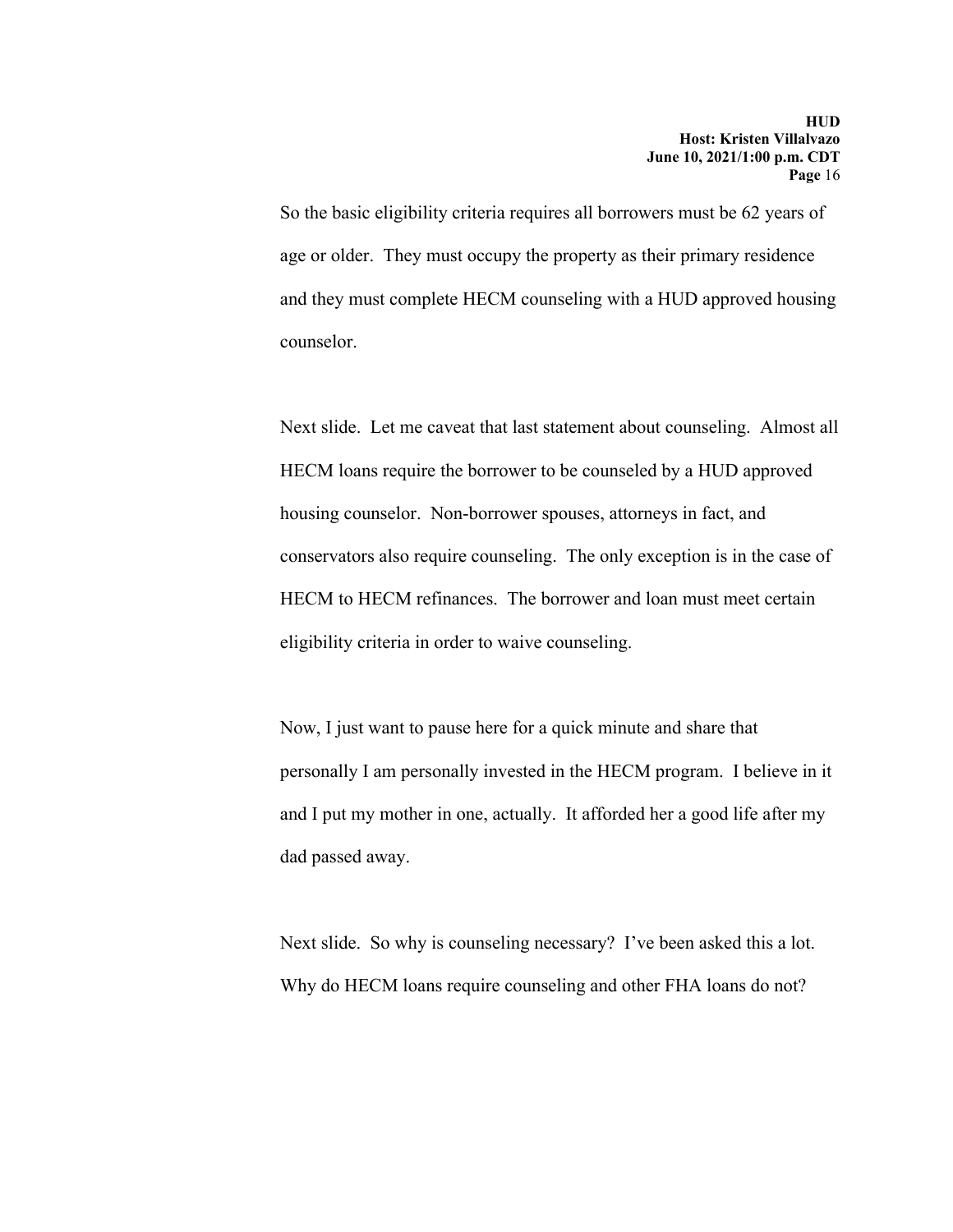Well, HECM loans are a different mindset from Forward mortgages. It's a licensing [ph] balance loan. There's that whole nonrecourse thing. There are no impounds for taxes and insurance. We run across a lot of borrowers who may be familiar with FHA Forward mortgages and they mistakenly assume that their HECM has an impound account. That's what they're used to.

Borrowers, the property has to be their primary residence for the life of the loan. That's not the case in Forward mortgages.

Maximum claim amount and principal limit versus loan amount. HECM's have a whole other language to them. The borrower needs a complete understanding of their rights and responsibilities with regards to a HECM loan. During my tenure as the HECM SME for the HOC Processing  $\&$ Underwriting division, I responded to many inquiries which came down to the borrower not having a complete understanding of their HECM loan. Well maybe they just forgot.

That's where the Office of Housing Counseling and housing counselors come in. We know there are prescribed standards for the HECM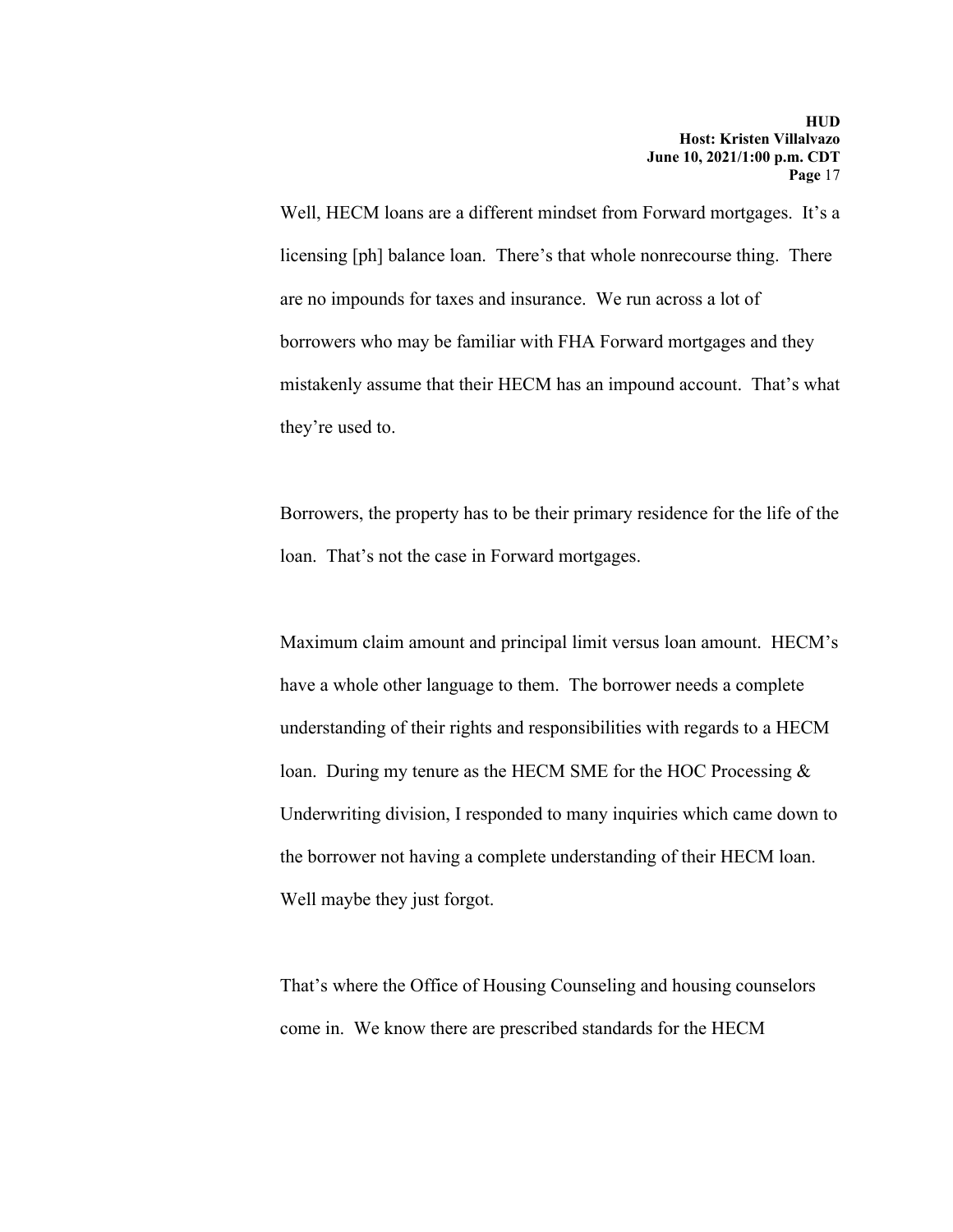counseling session. But let's take a quick look at the other side of the coin.

 On the next couple of slides, I'd like to share some of the common questions HOC staff are frequently asked by HECM borrowers, even after counseling. HECM counselors, I know you cover all this in your sessions. So, one of the most common inquiries, I'd say this is THE most common inquiry we get is regarding the Life Expectancy Set Aside or LISA. As most of you may be aware, a LISA is not the same as an impound account. And not all HECM's have a LISA. Remember, in the Forward world, all FHA loans have an impound account. It's not a choice. In the HECM world, a borrower may choose to have a LISA or more often is required to have one due to financial assessment outcomes.

But not all HECM's have a LISA. Common reasons for one are credit related or cash flow issues. The borrower may have an unsatisfactory property charge payment history or be short of meeting the residential income requirements. We want to make sure the HECM loan is sustainable for the borrower and not just a short-term band aid. And the bottom line is, the LISA has a direct impact on the amount of funds available to the borrower.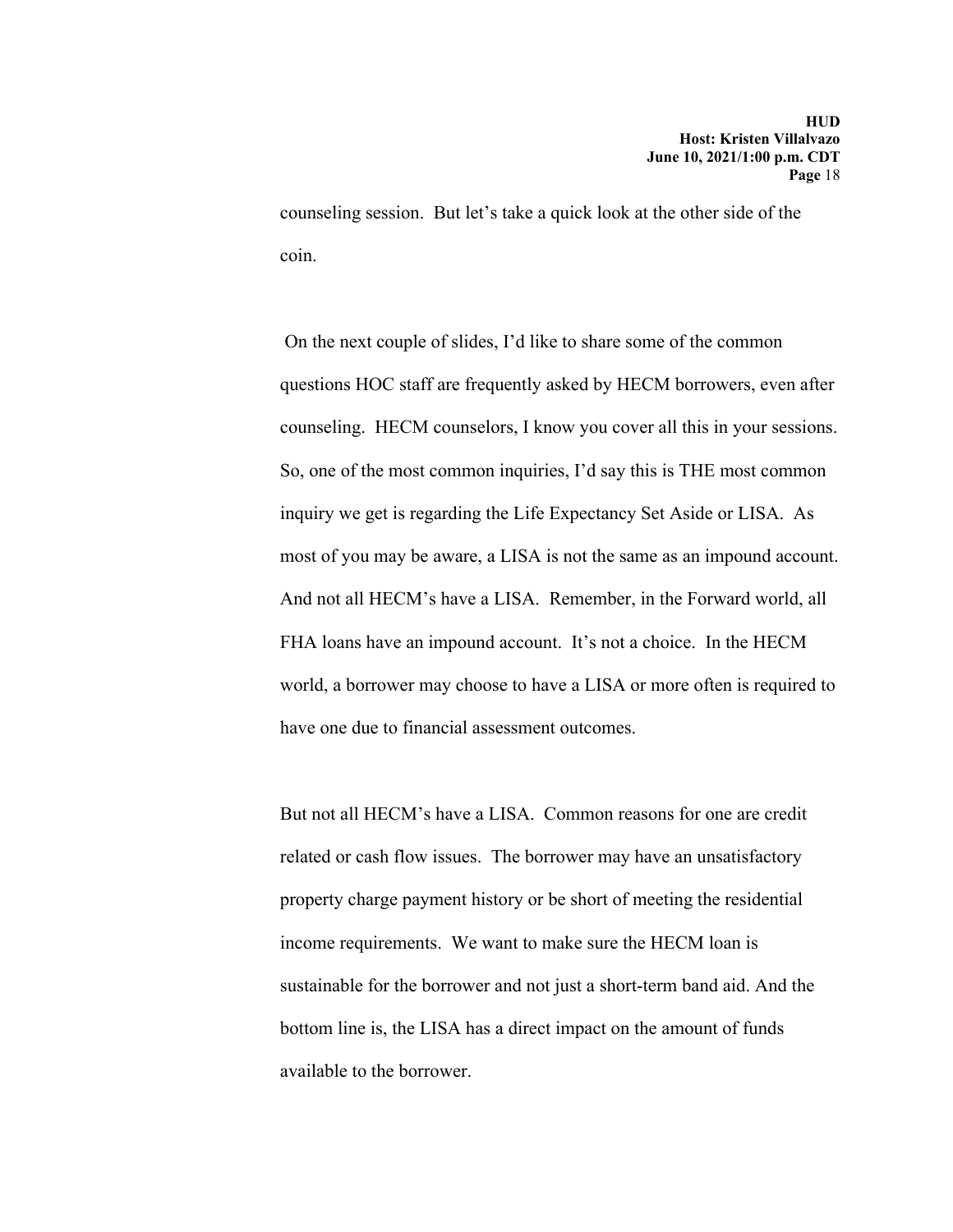Next slide. So here's some other common questions and concerns that the HOC hears about. The first one is why can't a counselor be transferred to a new case? Remember, waiving counseling means certain eligibility requirements must be met.

Under what circumstances would a counselor not issue a certificate? This was a really interesting question we bounced around, but we immediately referred the caller back to the housing counselor.

Why does the borrower need a LISA? Well we went over this in the last slide. HECM's can sometimes take a lot to close, depending on the individual transaction. We receive calls about borrowers who stop meeting certain obligations which impacts their eligibility if the process goes on too long. Now I know that's not on you, counselors, and in the end it precludes the HECM math from working for the borrower. So we see that one often.

Next slide. So, as with all FHA loans there is mortgage insurance. The UFMIP for HECM loans is 2% of the maximum claim amount. Now, for those who are unfamiliar, the maximum claim amount or MCA is the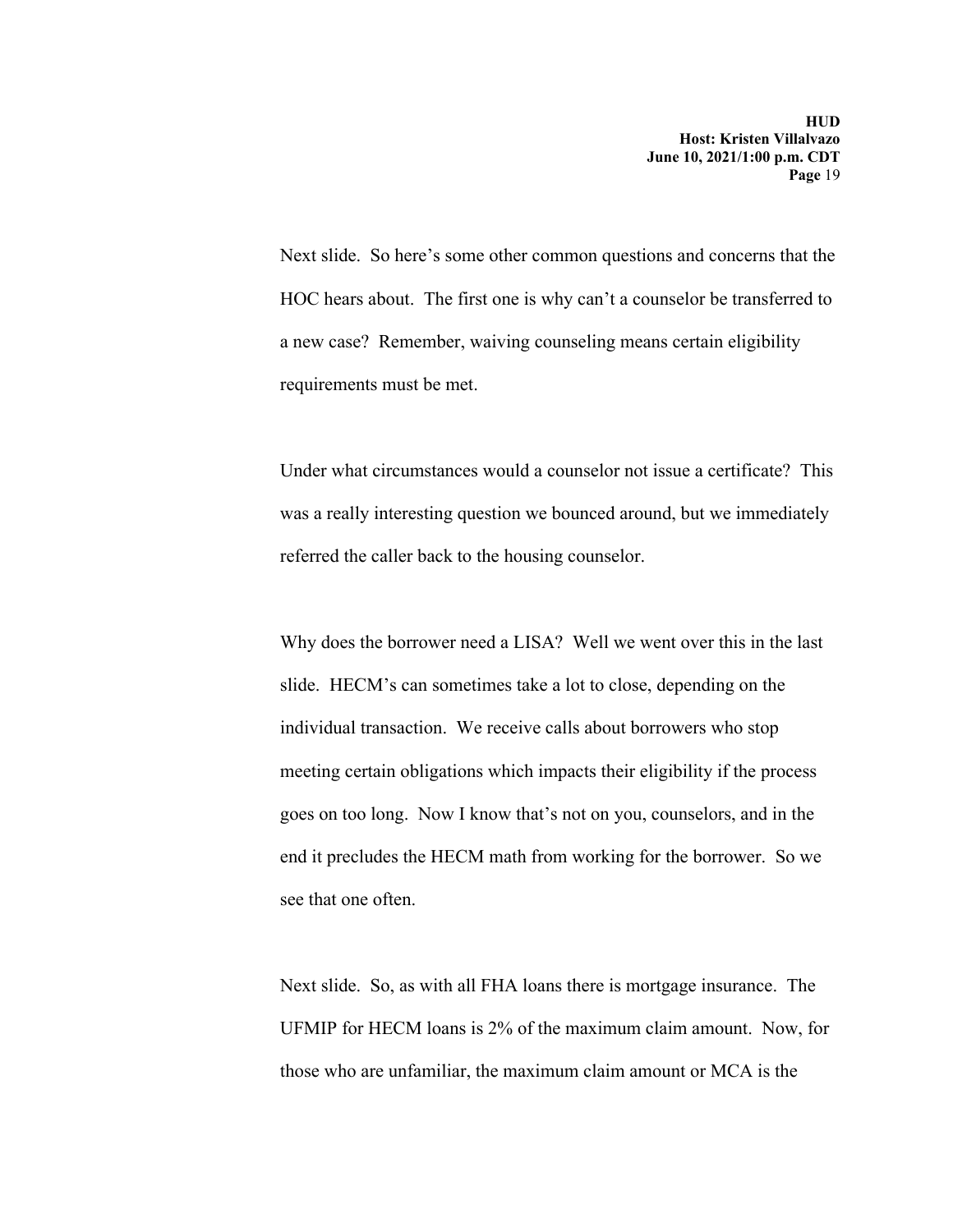lesser of the sales price if it's a purchased loan, appraised value or the national loan limit. The national loan limit is currently \$822,375. That's regardless of location or number of units. The annual premium is a half percent of the outstanding principal limit and is accrued monthly.

Next slide. So on this slide I've listed several links I hope you'll find helpful to you. The first one is the Single Family Housing Policy Handbook 4000.1. We are awaiting the highly, highly anticipated section on HECM's. The current HECM handbook, 4235.1 is old enough to vote and drink.

The next link is for Single Family training events. This link will take you to an archive of previously recorded training webinars to view at your leisure. Let me just caveat that. These webinars are strictly related to single family.

The next is how to subscribe to the FHA Info Bulletin. Now, this publication announces ML's, mortgagee letters; policy clarifications; important dates; upcoming training; job postings for all of FHA, not just Single Family. It's a great resource and way to stay current with changes,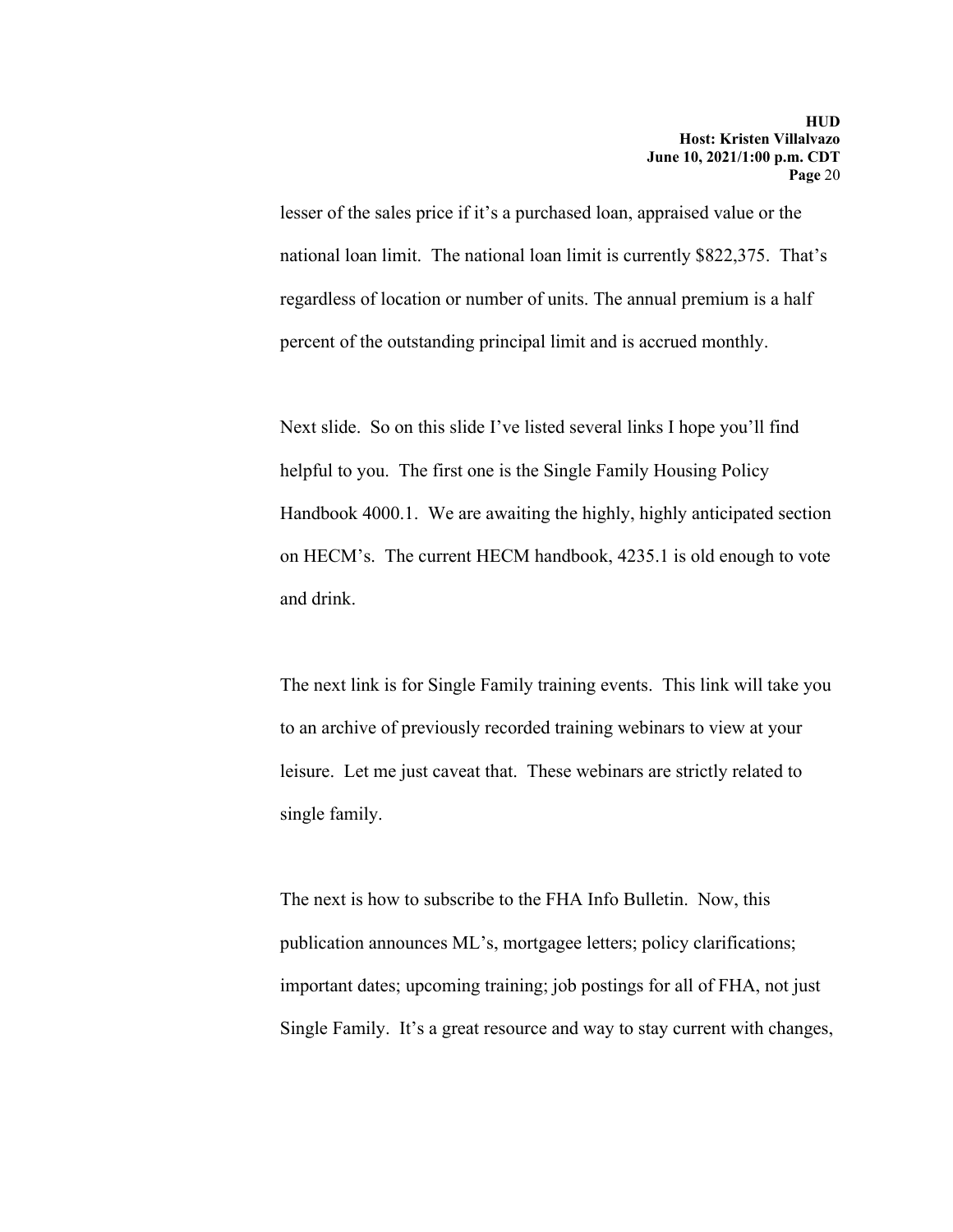and I highly recommend subscribing to this email, if you haven't already done so.

The last link is Mortgagee Letter 2021-05. Last but certainly not least, ML2021-05 is the most recent extension of foreclosure and eviction moratoriums, which are set to expire on June 30, 2021. This ML also includes the forbearance application deadline also 6/30. It also includes all COVID related loss mitigation options. I imagine as the deadline gets closer, housing counselors will experience an increase in requests for assistance.

Next slide. So the FHA Resource Center, this is how you get in touch with Single Family to get questions answered. The FAQ knowledge base is available 24/7. You can also email us  $24/7$  at answers @hud.gov. You can call 1-800-callfha, which is 800-225-5342. If the call center can't provide you with the information you need, they'll escalate your message to the jurisdictional HOC and appropriate division. The average response time has been significantly under 24 hours, even during the pandemic while staff worked from home.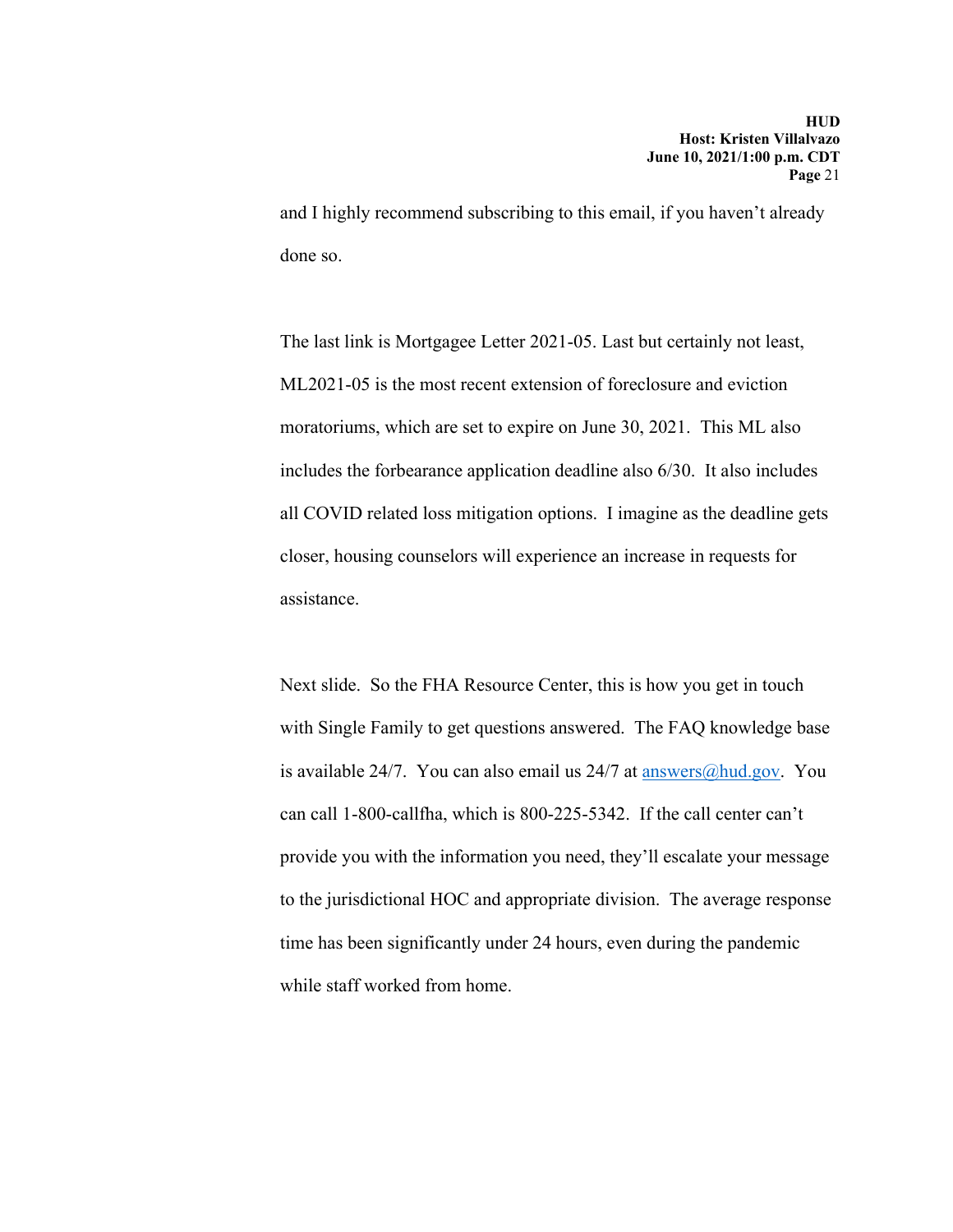Next slide. And so that concludes the formal presentation. I know it was a lot of information in a short amount of time. If you have any questions regarding anything I've spoken about today, I'd be happy to try and answer them for you at this time.

Virginia If you have questions, please put them in the question box and we will let Esther know what the questions are.

> There are a couple already in, Esther. One is, "Please describe how mobile or manufactured homes are financed. Unless they be on the homeowner's land, is there any support for mobile in parks?"

Esther Manufactured homes must be affixed to a permanent foundation and they have to be taxed as real estate. So, generally it's a mobile home, it's a manufactured home and it's placed on a permanent foundation, acceptable to HUD and it's usually on a person's property.

> Now, you do have occasion to see manufactured homes which are in fact in condominium regimes, which could imply parks, per se, but again, they have to be affixed to a permanent foundation and be taxed as real estate.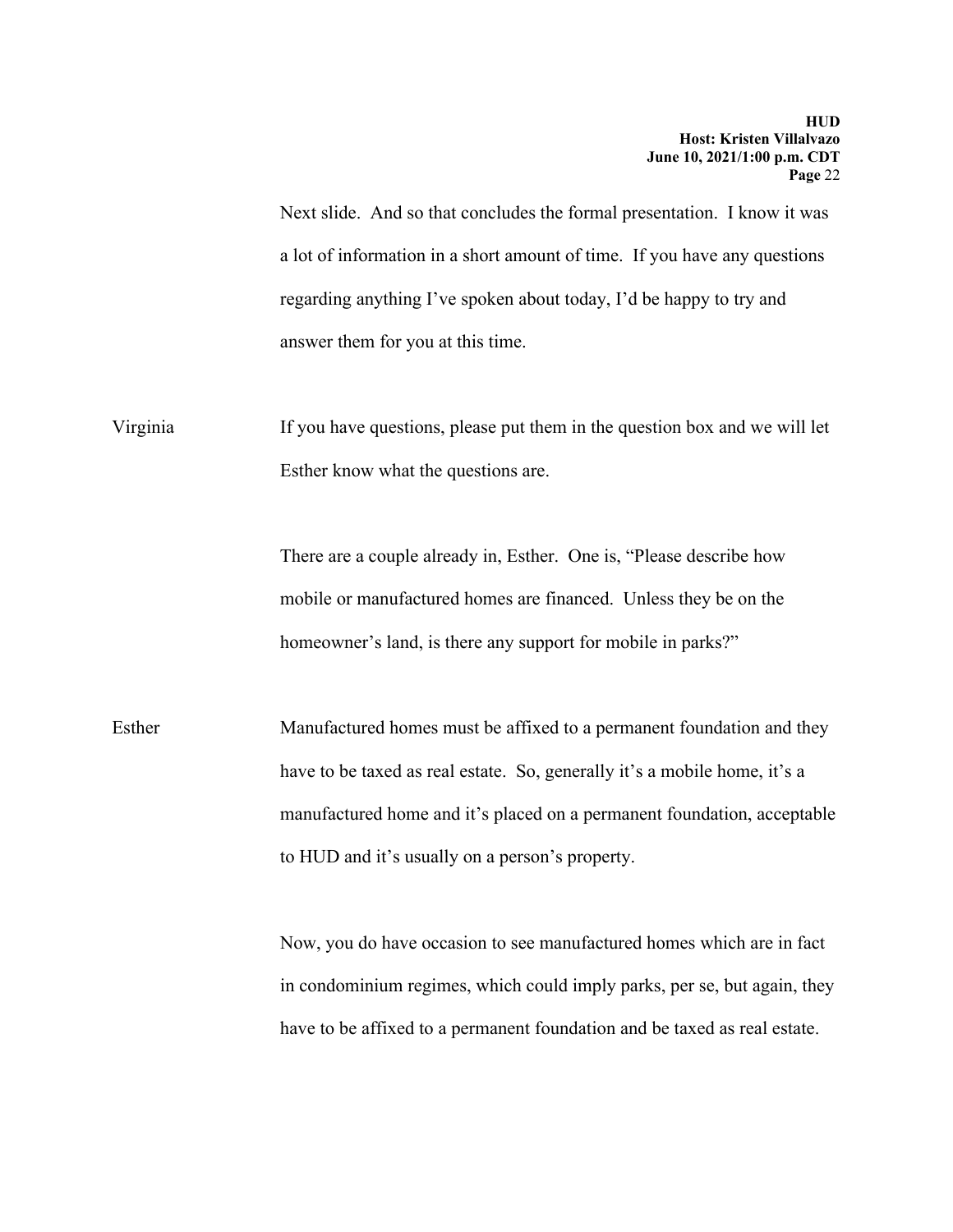Virginia Last year OHC did offer a webinar on manufactured housing, so this is a really good opportunity to go to our webinar archives and search for that if you want more information on mobile homes.

Esther Yes, that's great.

Virginia This is an interesting question, wondering whether the pandemic disaster declaration would qualify for this financing.

Esther The disaster loan implies that the property has to be destroyed or – basically they can't be able to live in the property, their property had been destroyed. So I would have to say no off the top of my head.

Virginia That seems reasonable. Does a person need to already have an FHA loan in order to apply for a 203K limited repair loan?

Esther No. They can purchase a home and use 203K. As long as the work they want to do is non-structural, they can get a 203K purchase loan. Same goes for our standard K program. They can use it to purchase the property and make their model repairs or rehab. But they can do it with a purchase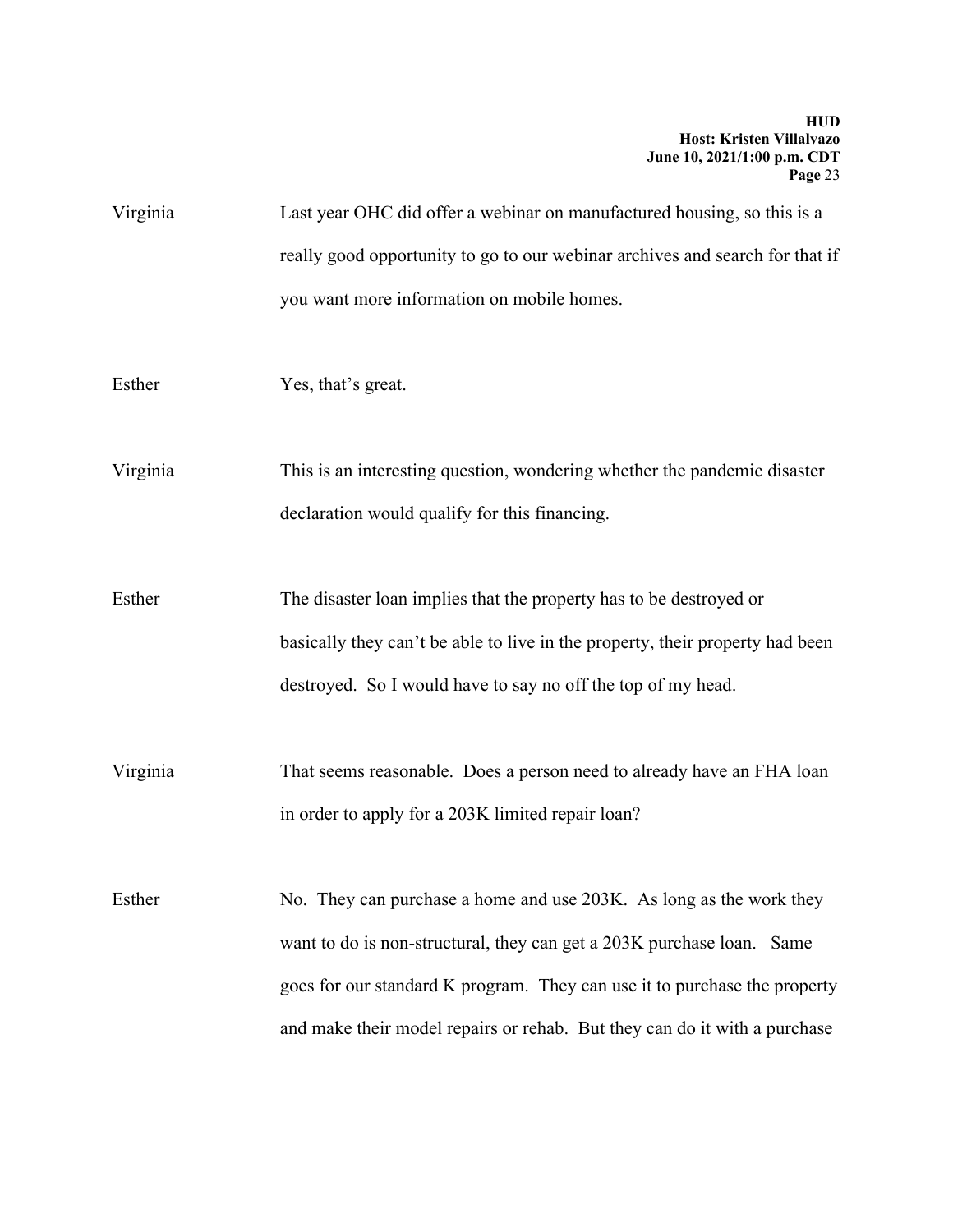or they can refinance into a 203K refinance. They don't already have to have an FHA loan to take advantage of that program.

Virginia Here's one. "Are non-profits able to use the 203K?"

Esther As far as I know, we don't restrict that, but I'm not going to say that with 100% certainty. I would like to confirm that with the non-profit group. I've never run across that. They're usually just buying some habitable unit, but I do not recall off the top of my head any restrictions to that.

Virginia We can clarify that. I know in the past non-profits used the 203K a great deal, but we'll post that question.

> Here's one that really doesn't apply to your webinar, but the question that we're getting a whole lot is the certification requirement deadline going to be extended beyond 8/1/21 and the answer to that is no, unfortunately.

You did mention that the 203K can be used for a house that has no loan but needs repairs, so it would essentially be another refinance, I believe.

"Will 203K address lead based paint abatement?"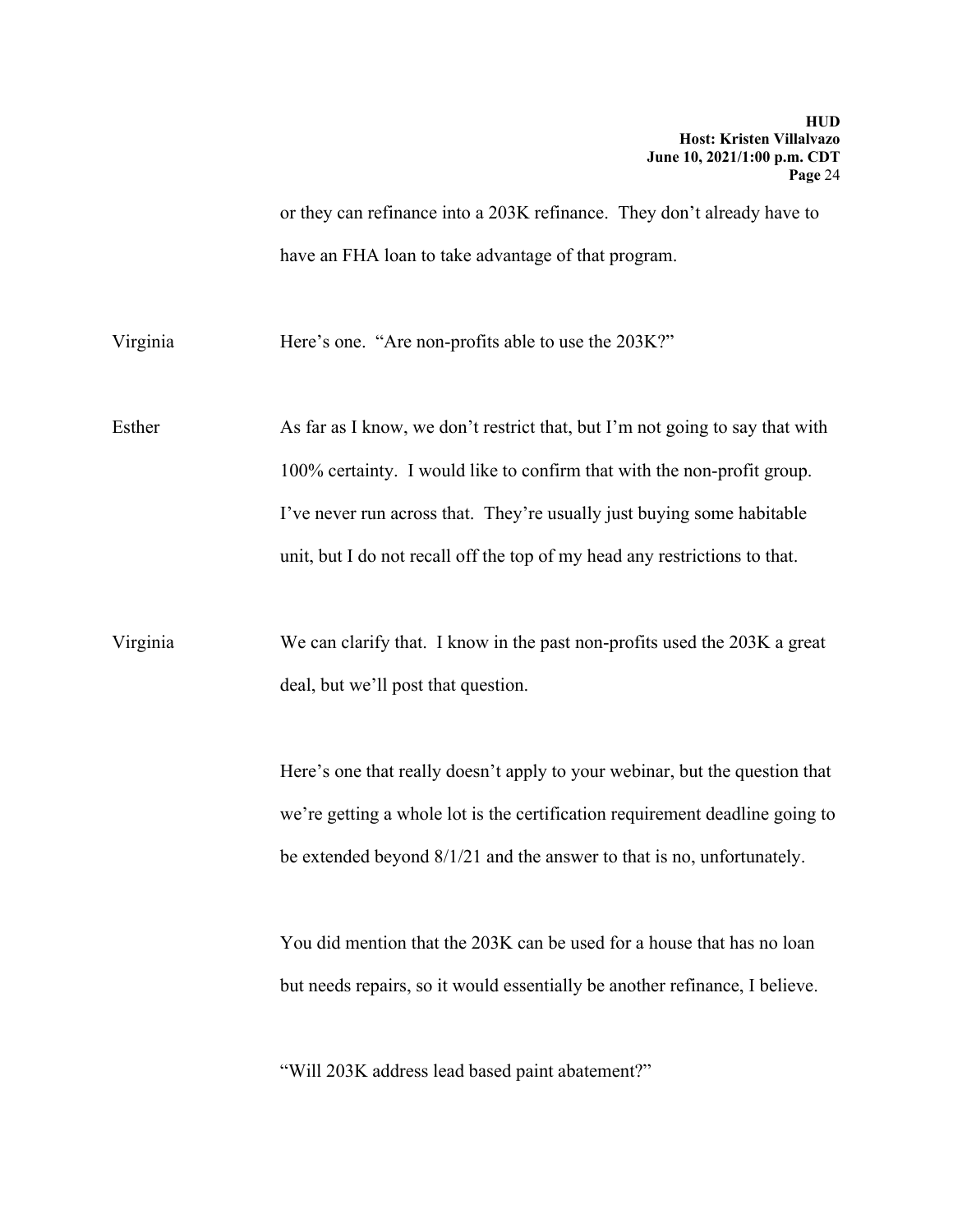#### Esther It could. Yes.

Virginia "Can a person already with a mortgage apply for the disaster loan where their home has been totally destroyed but yet they still owe on it?"

Esther Yes. In California, we get those folks in the fires, they lost their homes, so you assume they have a mortgage on it and if they have a mortgage they have insurance. So insurance would presumably take care of the mortgage on the house that was destroyed and they can then use the disaster loan, it's the 203H, to get a new house. As long as it's in a presidentially declared major disaster area and they apply for that new mortgage within a year of that disaster declaration.

> And the mortgage on that house that they lost, that was destroyed, does not have to be an FHA loan. Nor do they have had to own the house. They could be a renter, too.

Virginia This is similar. "If there's no mortgage on a home, can the person still get a 203K?"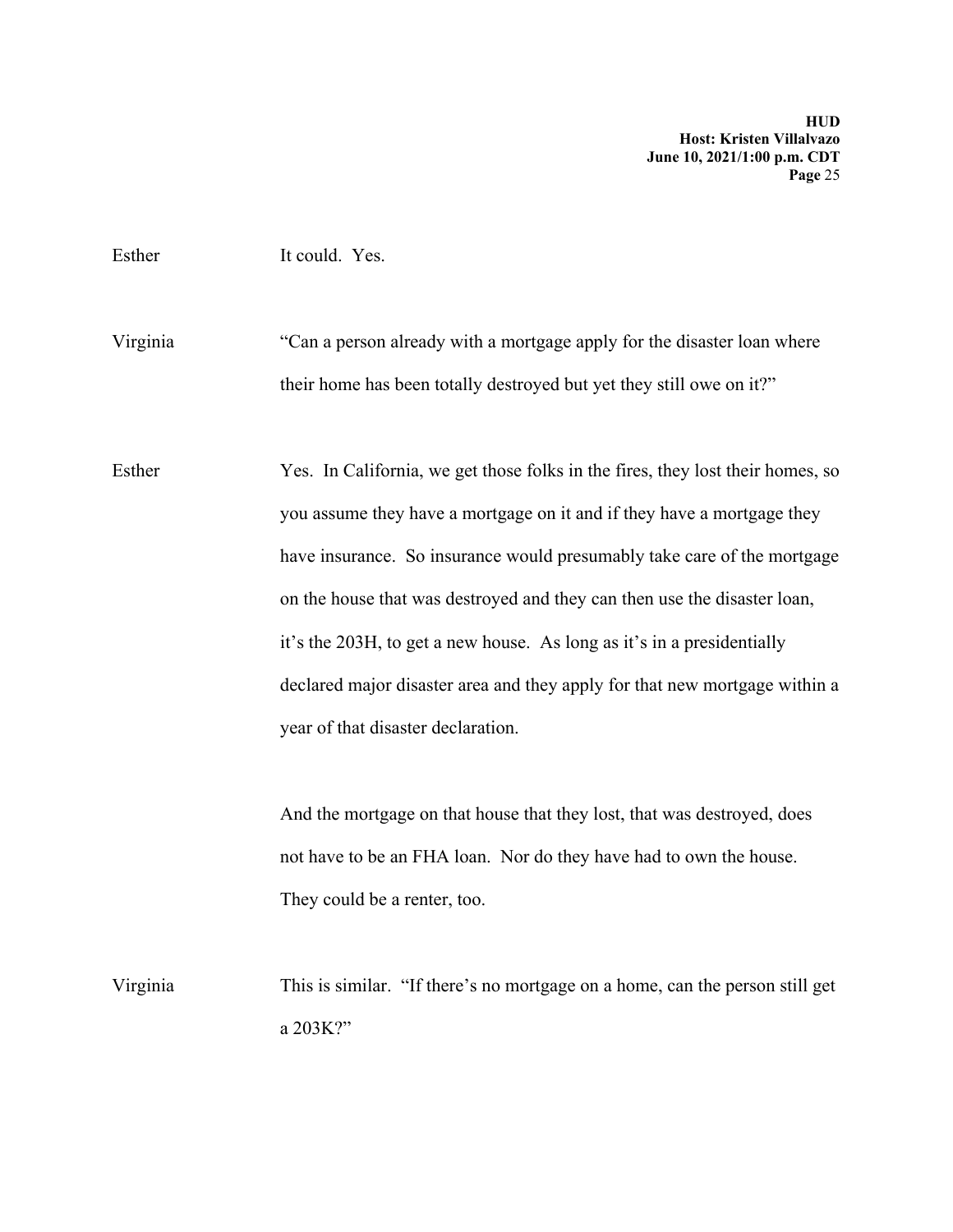Esther Yes.

Virginia Okay. As I said at the beginning, the audio is being recorded and we will be posting a replay number, the PowerPoint and a written transcript of the webinar on our archives section. That will be in about a week. So you'll have those three resources to help you review all of this information.

> I think at this point we've had all the questions that have been asked, but if anybody has another question, please send it in to us, stick it in the question box. "Will the transcript include the questions asked?" Yes, if we just answered them verbally, it will be included. Yes.

"Can you purchase with HECM?"

Esther Yes.

Virginia "What is the interest rate on a 203K loan?"

Esther FHA does not administer the interest rates, so that's going to be negotiable with the borrower and the lender. I couldn't tell you if there is a cost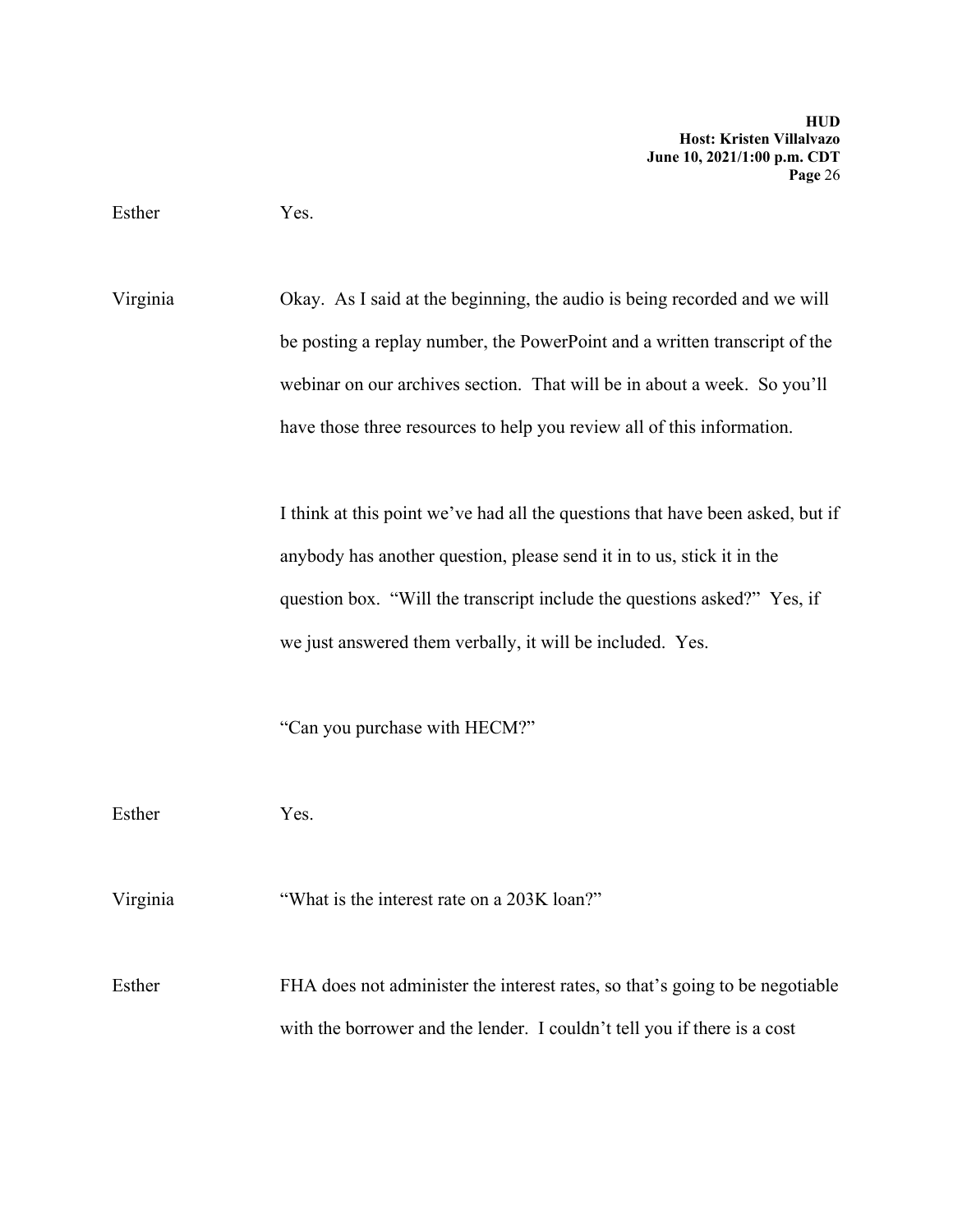premium for a 203K loan on the secondary market or anything like that. So that would be between the borrower and the lender.

Virginia "I was under the impression that the lower credit score for FHA Single Family was 620. You had mentioned there's no minimum requirement. Could you please confirm?

Esther We will go as low as 580 to maximum financing, which means the borrower can have a 580 decision FICO score and put 3.5% down on their purchase. Now we will go as low as 500, so 500-579 decision FICO and the borrower has to put 10% down. We won't go under 500, but I think the 620, the common perception of the 620 FICO is lending industry generated. A lot of them won't go below 620. It's a risk decision for lenders. But FHA will go 580 to maximum financing.

Virginia Someone is asking where they can find the list of FHA qualified lenders.

Esther If you go to the hud.gov website, in the Search box type in FHA Approved Lenders, you can find a lender. I think they break it out by state and then you can narrow your search down from there.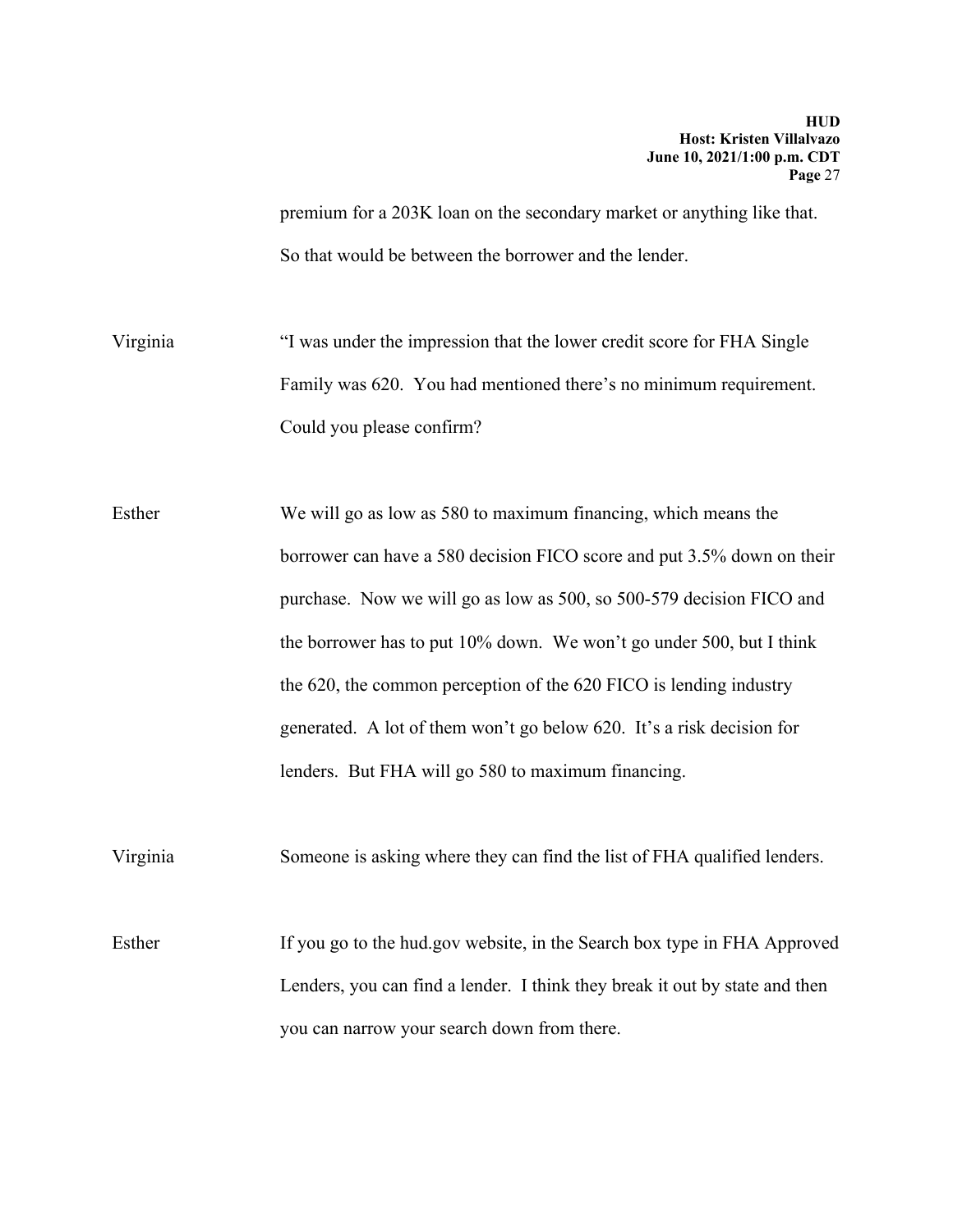| Virginia | Okay. "Can you use the 203K to replace an older manufactured home<br>with a new unit?"                                                                                                                                                                                                                                             |
|----------|------------------------------------------------------------------------------------------------------------------------------------------------------------------------------------------------------------------------------------------------------------------------------------------------------------------------------------|
| Esther   | Yes.                                                                                                                                                                                                                                                                                                                               |
| Virginia | Okay. But it still needs to meet all the requirements of permanently<br>affixed and all that?                                                                                                                                                                                                                                      |
| Esther   | Permanently affixed, taxes, real estate, exactly. It has to meet all of our<br>requirements. But yes, you can.                                                                                                                                                                                                                     |
| Virginia | Okay. "With a disaster loan, is an existing mortgage paid off?"                                                                                                                                                                                                                                                                    |
| Esther   | That's the job of the insurance on the home, I would imagine.                                                                                                                                                                                                                                                                      |
| Virginia | Okay. Well, you've all put in some really good questions. It will be in the<br>transcript if we've discussed them. If your question wasn't answered, just<br>send it to <b>housing.counseling@hud.gov</b> and put FHA Loan in the subject<br>line and we'll get it to Esther or someone else that can help answer the<br>question. |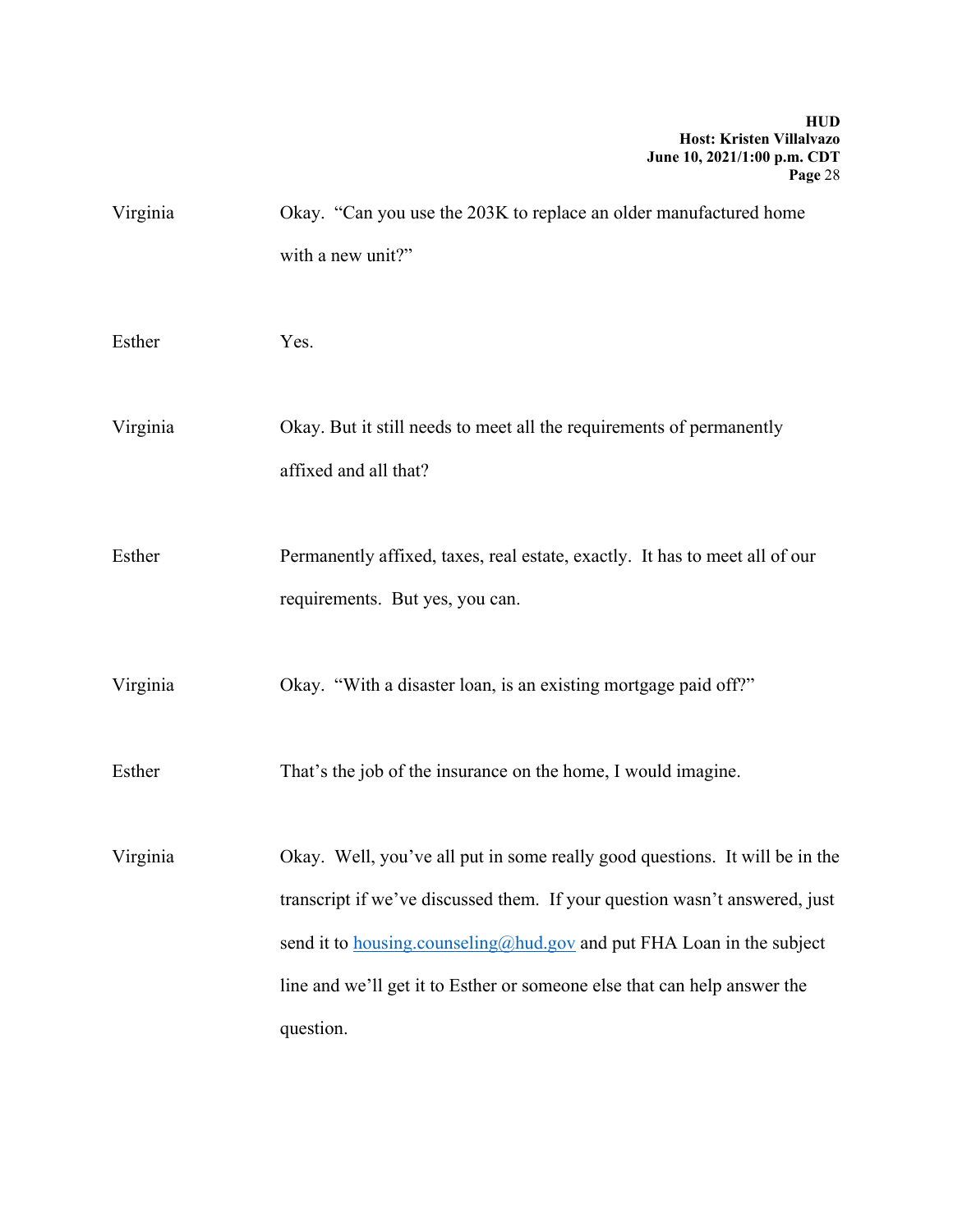"Can you only use FHA if you're not a first time homebuyer?"

Esther No. I mean, generally speaking, no. If you qualify for a conventional mortgage, of course you're able to use [talking over each other 63:27].

Virginia You don't always have to be a first time homebuyer. Okay.

Esther Right. FHA is not restricted to first time homebuyers.

Virginia Okay. Somebody was wondering about the permanent foundation information. As I said, we have the webinar that we gave last year on manufactured housing. If you go to our webinar section on the HUD exchange and search for manufactured housing in the archives, you'll be able to find the resources for all of that.

Esther I just want to say, we also have our manufactured housing requirement in the 4000.1 available at that link in the presentation, too.

Virginia Great. Then all the other resources that Esther gave in terms of being the FAQ's and the FHA's resources, too.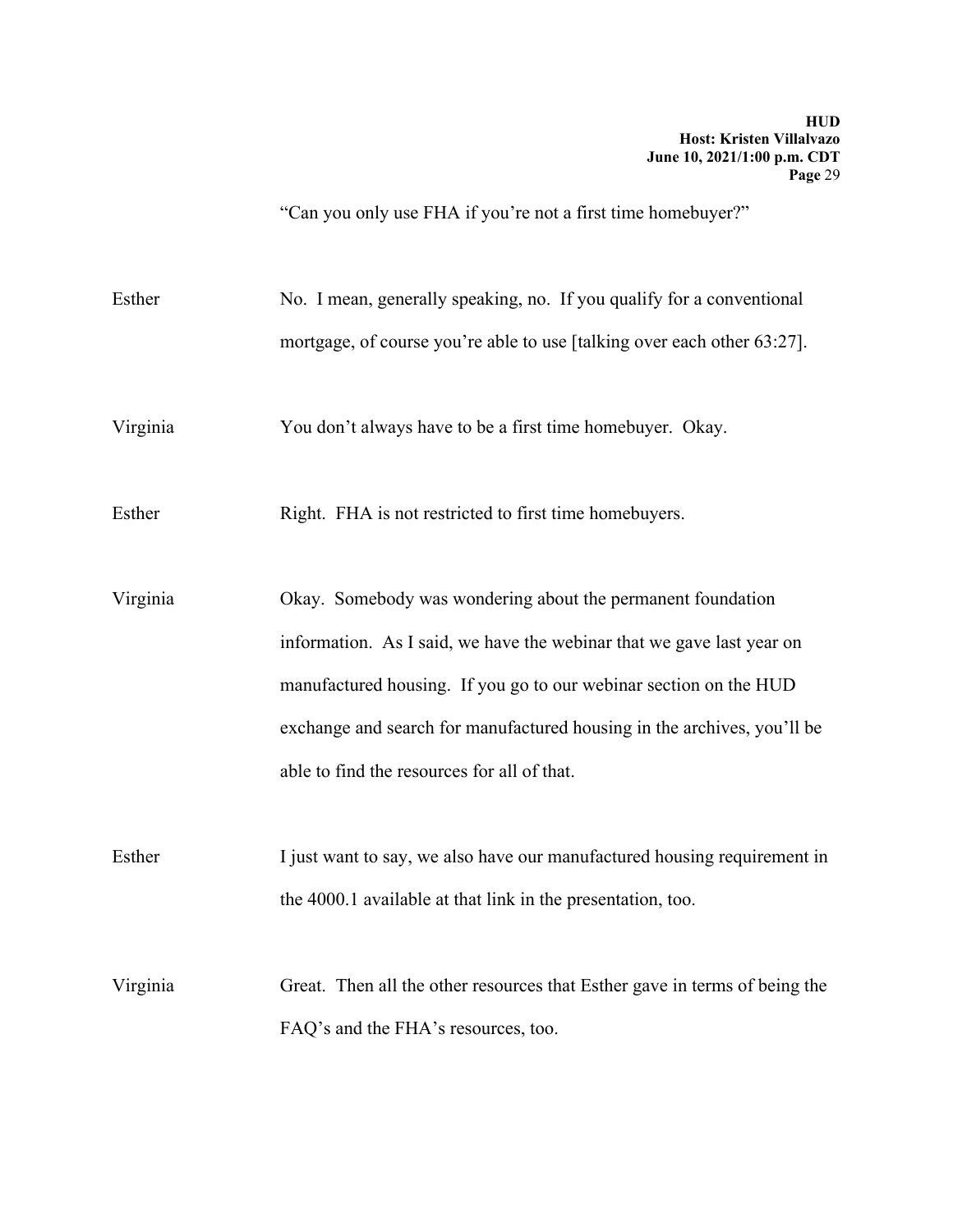We were talking about the archives and something that's a nice feature of our archives, if you go in and look at a webinar that's of interest to you, you can actually get credit for taking that. You'll open that webinar and it will have a green button and it will go into your HUD exchange record. You have to log in to FHA or HUD exchange, but it's a good way to get credit for this training.

And just before you go, just to give us some feedback. Again, our favorite question box. Was the webinar useful to you, to help your clients? Are you going to share the information? And just any other comments that you might have that we can pass on to Esther and the other organizers.

Our basic resources – HUDexchange.info/counseling will get you to our HUD exchange page which has a whole lot of information. If you have not looked around in it, go visit it. Many of your questions will be answered.

If you still need to take the certification exam, you'll get the training and testing at HUDhousingcounselors.com. And again, we're not going to extend the August  $1<sup>st</sup>$  deadline for that certification. I've mentioned sending questions and comments on any topic to